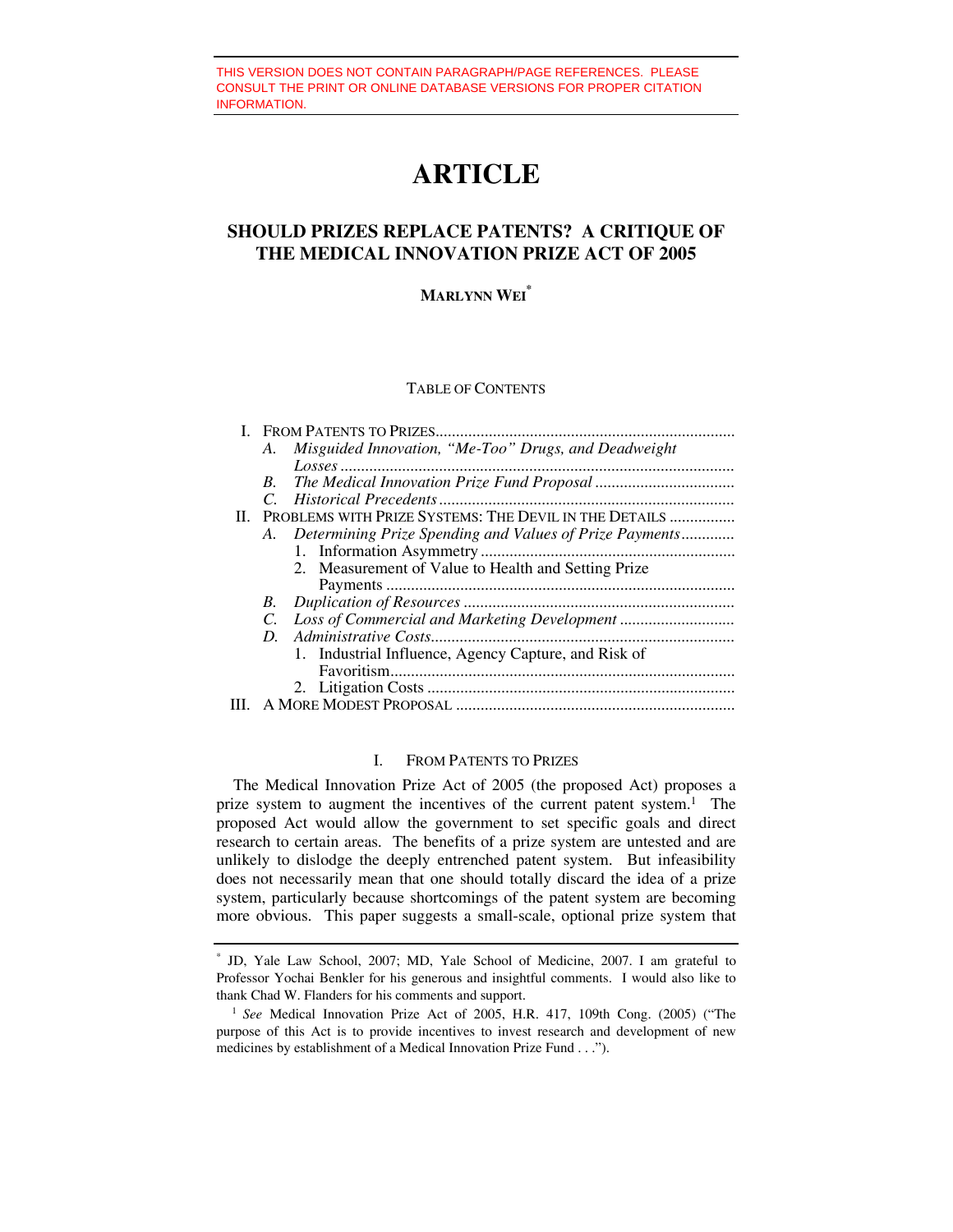will provide insight into how companies will participate and invest in research and development (R&D). The optional system will at least allow the government to work out the details of, and increase industry confidence in, a larger prize system.

#### *A. Misguided Innovation, "Me-Too" Drugs, and Deadweight Losses*

The monopoly power associated with the patent system is defended on the grounds that granting patents stimulates R&D.2 However, this rationale is under intense scrutiny in the area of medical innovations. Critics point out that the patent system and other exclusive rights contribute to high drug prices, global health inequities, limited access to potentially life-saving medicines and medical technologies,<sup>3</sup> and the production of drugs that have little incremental therapeutic value, such as follow-on drugs that are substantially similar to established blockbuster drugs (so-called "me-too" drugs).4 The patent system rewards patent owners when they can market their patented products to patients who can pay significant rents that cover the cost of research, development, and marketing. Under the current patent system, pharmaceutical companies have little incentive to invest in R&D for low-return, and consequently neglected, diseases or other "non-profitable" diseases.5 Moreover, monopoly rents make drugs unaffordable in developing countries, resulting in substantial welfare losses. The World Health Organization estimates approximately ten million lives could have been saved with access to existing medicines and vaccines.<sup>6</sup> The deadweight loss of monopoly pricing of

<sup>2</sup> Lee N. Davis, *Should We Consider Alternative Incentives for Basic Research? Patents vs. Prizes* 6 (Paper presented to the DRUID Summer Conference, Copenhagen/Elsinore, June 6-8, 2002, *available at* www.druid.dk/conferences/summer2002/Papers/DAVIS.pdf (noting that the empirical basis of the claim that patent system induces innovation is weak or uncertain at best). 3 *See* Amy Kapczynski et al., *Addressing Global Health Inequities: An Open Licensing* 

*Approach for University Innovations*, 20 BERKELEY TECH. L.J. 1031 (2005); Patrice Trouiller et al., *Drug Development for Neglected Diseases: A Deficient Market and a Public-Health Policy Failure*, 359 LANCET 2188 (2002).

<sup>4</sup> *See* Aidan Hollis, *An Efficient Reward System for Pharmaceutical Innovation* 6 (Jan. 17, 2005) (Working paper), *available at* http://econ.ucalgary.ca/fac-files/ah/drugprizes.pdf (noting that many commentators have criticized the growing numbers of products that duplicate the therapeutic value of already existing drugs – so-called "me-too" drugs). For an argument favorable toward "me-too" drugs for creating competition, see Thomas H. Lee, *"Me-too" products: Friend or Foe?*, 350 NEW ENG. J. MED. 211 (2004).

<sup>5</sup> *See* Trouiller et al., *supra* note 3, at 2191; *see also* Kapczynski et al., *supra* note 3, at 1042-57 (explaining that 10% of the world's expenditure on R&D is spent on targeting 90% of the disease burden). 6 Kapczynski et al., *supra* note 3, at 1046.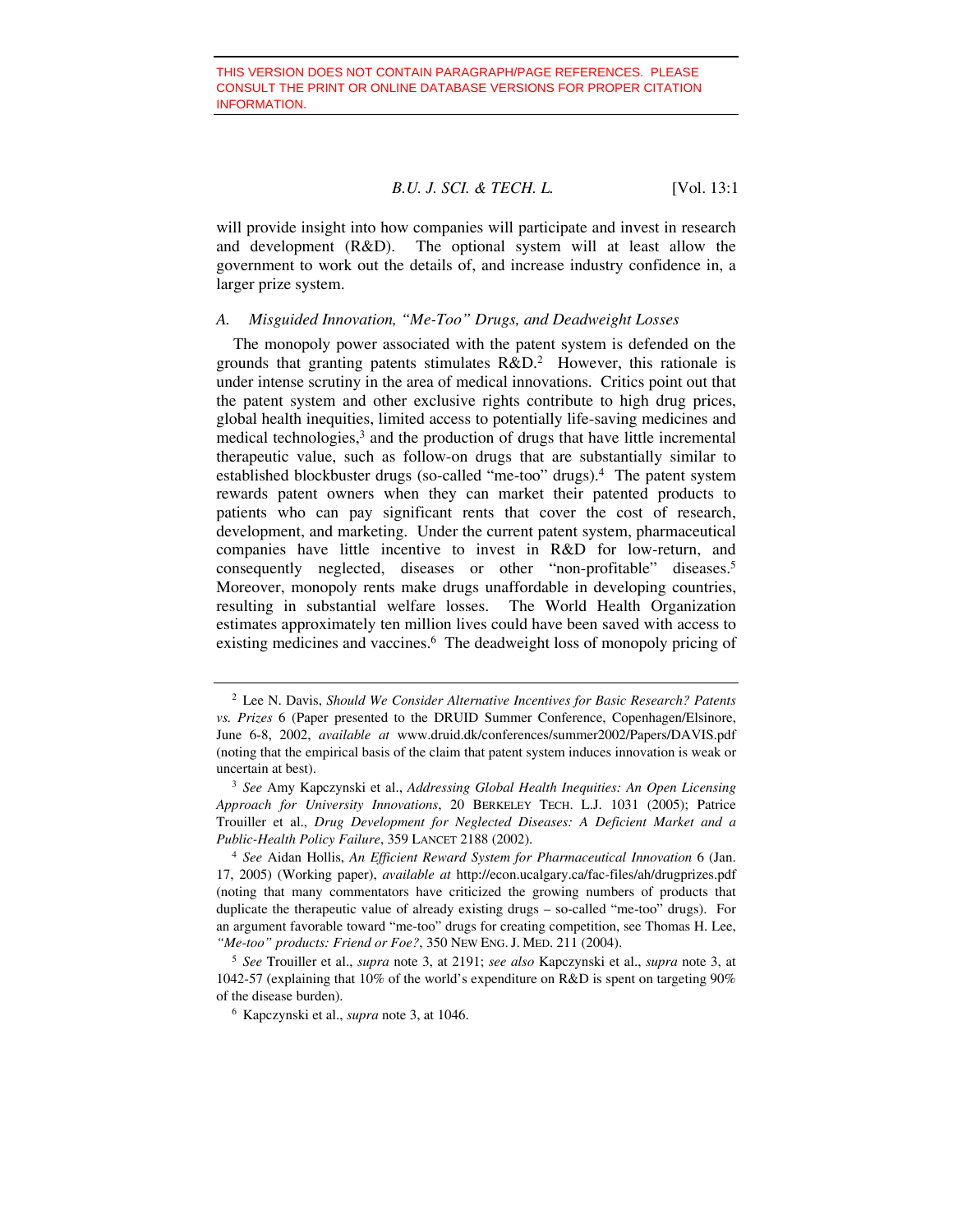drugs7 is anywhere between \$3 billion to \$30 billion annually for the U.S. drug market alone.<sup>8</sup>

#### *B. The Medical Innovation Prize Fund Proposal*

Many different proposals for improving access to medicines or addressing R&D gaps have been set forth.<sup>9</sup> In particular, different prize systems have been suggested.<sup>10</sup> Some suggestions include variations on government buyouts of patents:11 opt-in systems where the government pays at least the monopoly profits that the patent holder would expect to receive<sup>12</sup> or a system where patents are exchanged for compensation through an auction.13 Other suggestions include offering a cash subsidy to consumers who value the patented product more than the marginal cost but cannot afford the patented product at a monopoly price.14

Advocates of prize systems point out that prizes allow government intervention where private markets have failed due to lack of investment in R&D for the public good.<sup>15</sup> Advocates further argue that prize systems reward economically valuable innovations that are not patentable. Further, prizegivers are able to target particular problems and specify criteria for awarding the prize money, thereby stimulating R&D and providing *ex ante* incentives to achieve a particular goal.<sup>16</sup> The government can thus use prize systems to

<sup>7</sup> *See id.* at 1044. *See also* Mark A. Lemley, *Property, Intellectual Property, and Free Riding*, 83 TEX. L. REV. 1031, 1059 (2005). (defining deadweight loss as including pure loss to society when consumers do not get a product that they value more than the cost of producing it). 8 Robert C. Guell & Marvin Fischbaum, *Toward Allocative Efficiency in the Prescription* 

*Drug Industry*, 73 MILBANK Q. 213, 226 (1995).

<sup>9</sup> *See* Kapczynski et al., *supra* note 3, 1058-68 (discussing top-down changes and private sector voluntary concession strategies). 10 For a discussion of four major prize systems, see Michael Abramowicz, *Perfecting* 

*Patent Prizes*, 56 VAND. L. REV. 115, 127-70 (2003).

<sup>11</sup> For an early proposal of a prize system, see Michael Polanvyi, *Patent Reform*, 11 REV. ECON. STUD. 61 (1944).

<sup>12</sup> Steven Shavell & Tanguy van Ypersele, *Rewards Versus Intellectual Property Rights*, 44 J.L. & ECON. 525, (2001). 13 *See* Michael Kremer, *Patent Buyouts: Mechanisms for Encouraging Innovation*, 113

Q.J. ECON. 1137, 1147-48 (1998) (describing an auction mechanism for patent buyouts).

<sup>14</sup> Douglas Gary Lichtman, *Pricing Prozac: Why the Government Should Subsidize the Purchase of Patented Pharmaceuticals*, 11 HARV. J. L. & TECH. 123, 124 (1997).

<sup>&</sup>lt;sup>15</sup> For a discussion of public good projects, including a brief look at health care R&D, see James Love & Tim Hubbard, *Paying for Public Goods*, *in* CODE: COLLABORATIVE OWNERSHIP AND THE DIGITAL ECONOMY 207-29 (Rishab Aiyer Ghosh ed., 2005).

<sup>16</sup> *See* Davis, *supra* note 2, at 10 (describing the use of prizes to stimulate R&D).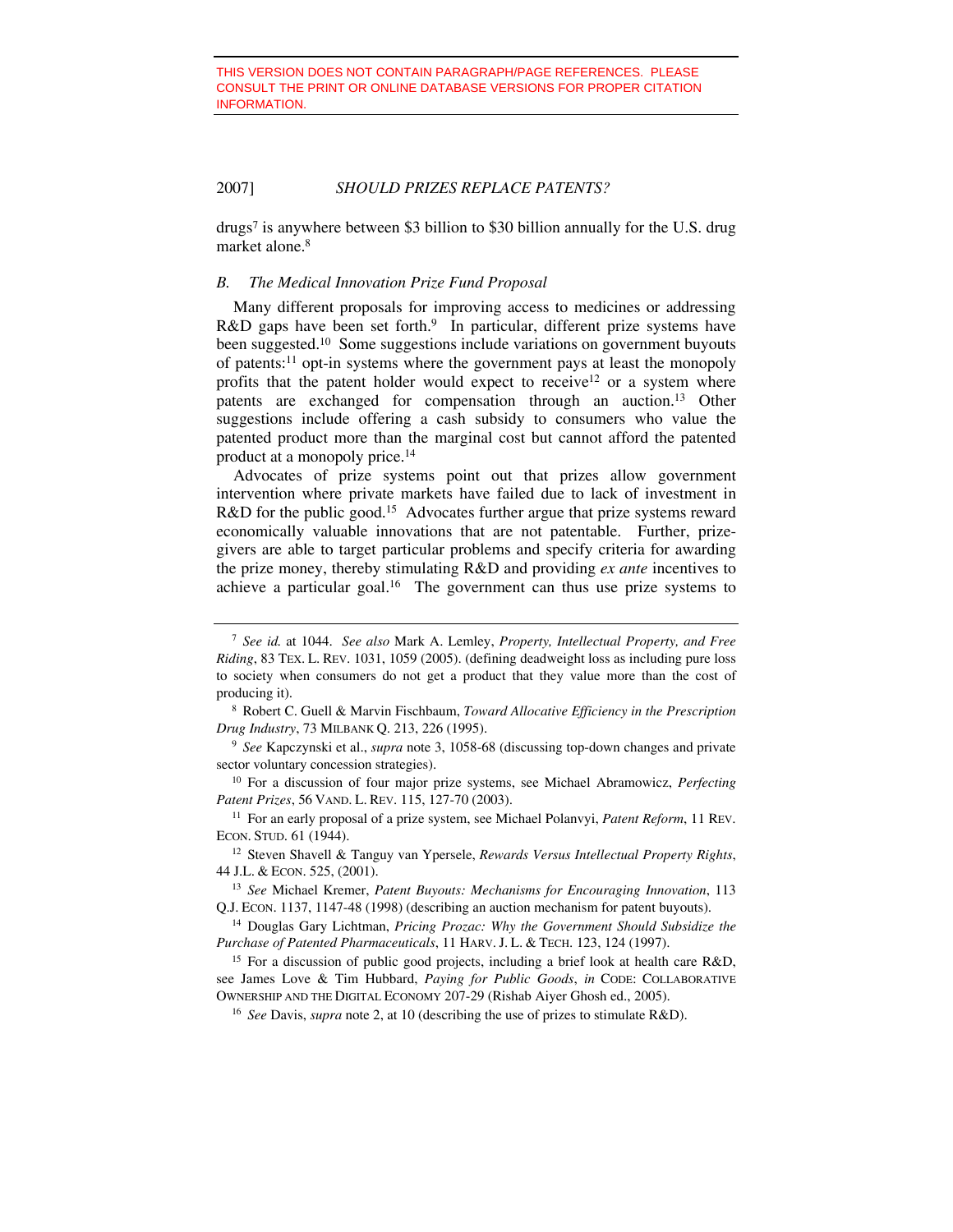signal the importance of certain problems. By lowering barriers to entry, prize systems are also able to encourage nontraditional parties to participate.<sup>17</sup>

The Medical Innovation Prize Act of 2005 offers some of the benefits of a prize system. The proposed Act defines a prize system for all "medical innovation[s] relating to a drug, a biological product, or a new manufacturing process for a drug or biological product."18 Prize payments would be distributed from a Medical Innovation Prize Fund (MIPF). The payments would total 0.5% of GDP of the preceding fiscal year.<sup>19</sup> The MIPF would be distributed to meet three underlying goals: 1) to provide incentives for R&D investment in new and significantly better medicines; 2) to enhance access to medicines;<sup>20</sup> and 3) to focus more resources in non-profitable areas such as global infectious diseases, "orphan drugs" and neglected diseases.21

The MIPF can reduce incentives to produce "me-too" drugs compared to the patent system.22 Because the MIPF would reward innovations based on incremental benefit, the largest prizes would be awarded to first-in-class drugs Accordingly, the proposed Act encourages parties to invest in major breakthrough drugs, rather than trying to improve drugs in existing classes.23 In contrast, while the patent system creates similar incentives to be first, $24$  the patent system allows later-arriving firms to garner profits through successful marketing. . Nevertheless, a prize system comes with many known costs as well. The question is not simply whether the prize system can resolve the problems of the current patent system, but also whether the known costs ultimately outweigh the relative advantages of a prize system over the existing patent system.

<sup>17</sup> *NASA Contests and Prizes: How Can They Help Advance Space Exploration?: Hearing Before the Subcomm. on Space and Aeronautics H. Comm. on Science*, 108th Cong. 42-43 (2004) [hereinafter *NASA Contests*] (statement of Douglas Holtz-Eakin, Director, Congressional Budget Office).<br><sup>18</sup> Medical Innovation Prize Act of 2005, H.R. 417, 109th Cong. § 9(a) (2005).

<sup>19</sup> *Id.* § 16. 20 *Id.* § 3.

 $21$  *Id.* § 10(b).

<sup>22</sup> *See* MARCIA ANGELL, THE TRUTH ABOUT DRUG COMPANIES: HOW THEY DECEIVE US AND WHAT TO DO ABOUT IT 74-93 (2004) (arguing that the pharmaceutical industry currently chooses to profit at a low cost by aggressively marketing these "me-too" drugs)*.* 

<sup>&</sup>lt;sup>23</sup> However, some argue that it is better to have a wide variety of drugs in the same class because the drugs are more perfected and patients have more options. *See* Lee, *supra* note 4; John Gapper, *In Praise of Big Pharma's Me-Too Drugs*, FIN. TIMES, Dec. 2, 2004, at 19. *But see* David A. Kessler et al., *Therapeutic-Class Wars—Drug Promotion in a Competitive Marketplace*, 331 NEW ENG. J. MED. 1350 (1994).

<sup>24</sup> *See* Abramowicz, *supra* note 10, at 183-90 (discussing patent races).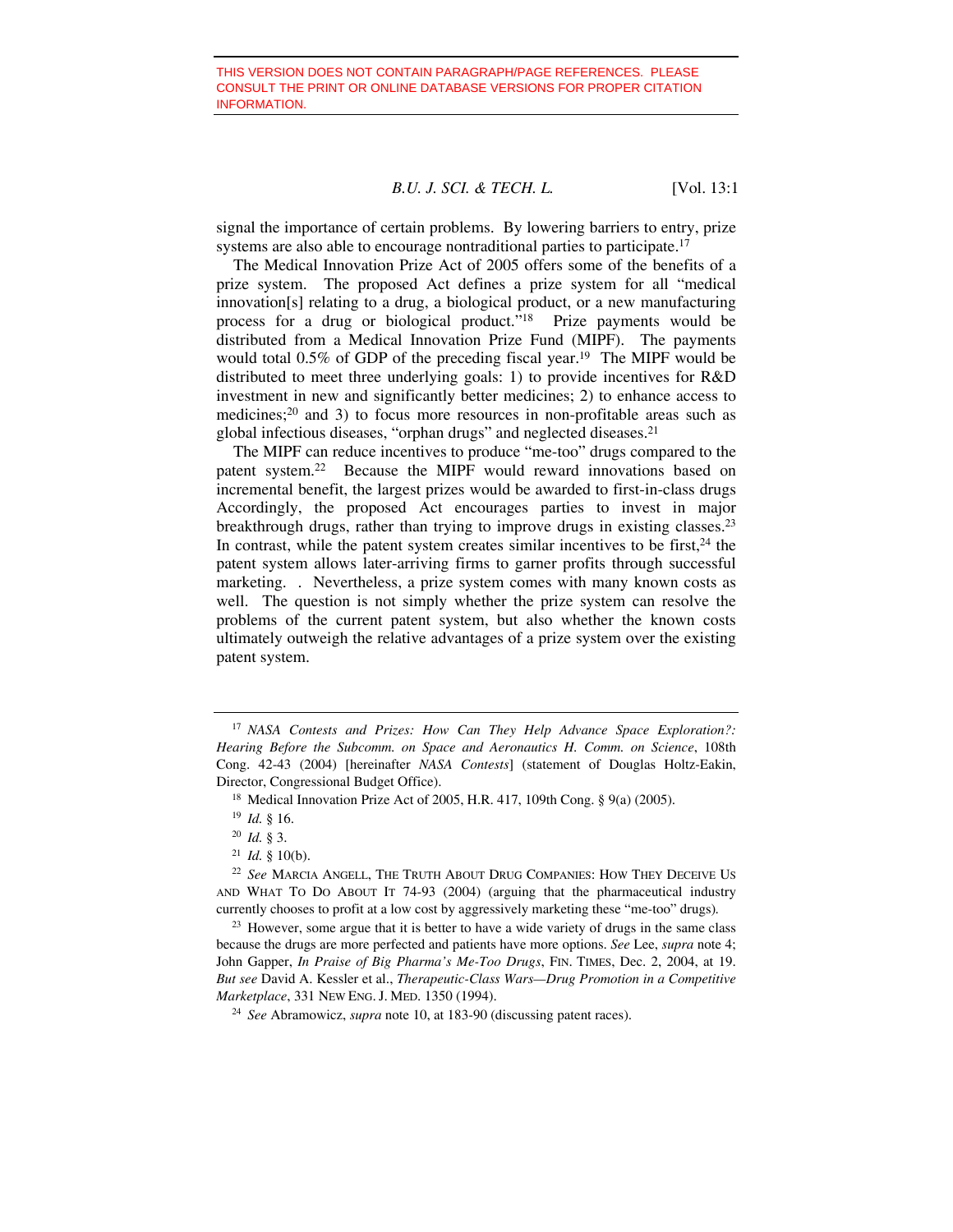#### *C. Historical Examples*

The controversy between a patent and prize systems reaches as far back as the nineteenth century.25 Instead of patents, early commentators proposed "bonuses" granted to inventors by the government, professional associations financed by private industries, intergovernmental agencies, or an international association funded by private industries.26 However, these proposals did not garner much support. The primary objection was that the "administration would give rise to partiality, arbitrariness, or even corruption—the dangers of all institutions giving discretionary power to administrators."27 This powerful objection applies equally to the MIPF and is explored in Section II.D.

Nineteenth century critics of prize systems had reason to worry given the experience of one of the most prestigious and well-established prize systems of that time, the Royal Academy of Science in Paris, which served as a model for scientific societies in other countries during the eighteenth and nineteenth centuries.28 The lack of a central authority or specific policy for prize distribution made nineteenth century prize systems contentious.<sup>29</sup> Academy members were at odds when trying to determine which fields should receive general prizes. Such disputes were only partly resolved by commissions represented by multiple disciplines.30 At the same time, prizes were becoming increasingly a matter of money, not honor. Prizes as financial rewards overshadowed traditional honorific prizes by the third quarter of the nineteenth century.31

The shift to monetary rewards only exacerbated the existing tensions within the Academy. Members of different disciplines became jealous that other sections funded specific contests.<sup>32</sup> In 1825, establishment of the wellendowed Montyon Fund devoted to medical innovations heightened such tensions.33 Unlike other prizes, the Montyon Fund did not state the amount of

<sup>25</sup> *See generally* Fritz Machlup & Edtih Penrose, *The Patent Controversy in the Nineteenth Century*, 10 J. ECON. HIST. 1(1950).

<sup>26</sup> *Id.* at 19. 27 *Id.* at 20. 28 *See generally* Maurice Crosland & Antonio Gálvez, *The Emergence of Research Grants within the Prize System of the French Academy of Sciences, 1795-1914*, 19 SOC. STUD. SCI. 71-73 (1989).

<sup>29</sup> *Id.* at 76.

<sup>30</sup> *Id.* at 89.

<sup>&</sup>lt;sup>31</sup> *See id.* at 76 (describing increased competition as a result of financial rewards of the system).

<sup>&</sup>lt;sup>32</sup> *See id.* at 76 (describing the competition of sections in reaction to the chemistry section's Jecker contest). 33 *See id.* at 79-84 (discussing the disagreement between medical and non-medical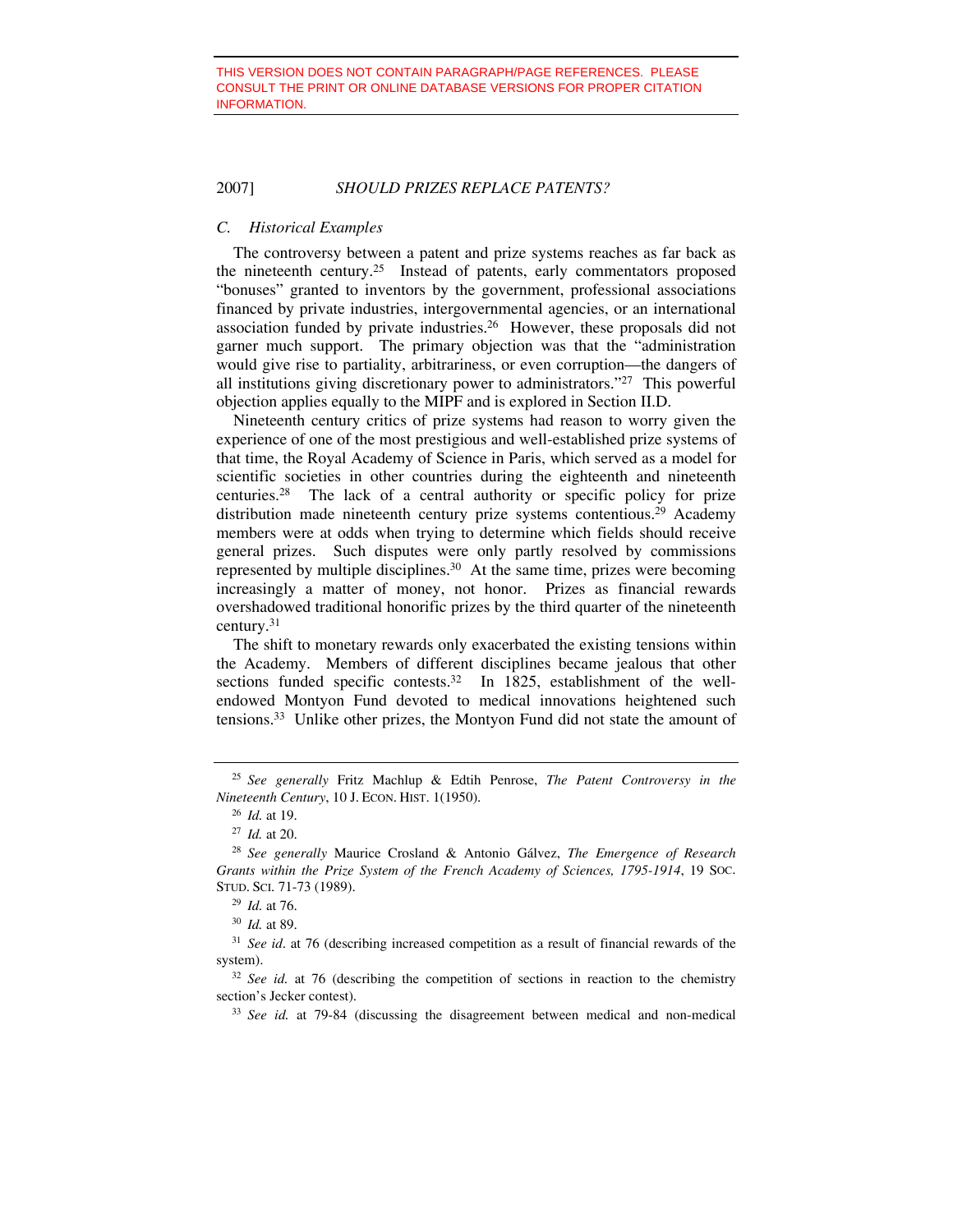the prize ahead of time, but stated that prize-winners "will receive recompense proportional to the service which they have rendered, either by preventing or considerably diminishing the unhealthy effects of certain trades or by contribution to the improvement of the medical sciences."34 With the large sums available under the Montyon Fund, tensions between the medical and non-medical members in the Academy grew. In the end, the administrators of the fund reached a compromise under which they would award funds to candidates in non-medical areas through "encouragements," or grants.35 These encouragements were awarded largely in secret, leading some to speculate that the system was corrupt.36 This led to the overall decline of setting prize questions as a way of directing research.37

The experiences of the French prize system of the nineteenth century, and particularly the Montyon Fund, suggest that prize systems are vulnerable to internal disputes. The French experience further suggests that scientists will balk at being "forced" to direct research toward a prize question. This is particularly true when scientists feel that their own area of research is being undervalued compared to other technical areas. These difficulties also illustrate the importance of a central authority and a specific policy on how to judge entries. In response to these problems, the Paris Academy eventually shifted away from prizes toward a grant system for funding and directing scientific research.<sup>38</sup>

After the French experience, prize systems became less prominent<sup>39</sup> and

<sup>34</sup> *Id.* at 78.

<sup>36</sup> *Id.* at 94.

<sup>37</sup> From 1807 to 1827, the Academy was able to use prize questions effectively. *Id.* at 93. In the few years after the Montyon Fund was established in 1825, the Academy set a prize for developments in a bladder surgical procedure, which successfully stimulated research in the area. *Id. at 92.* Also, the Breant prize in 1858 for the cure of cholera encouraged research into infectious diseases generally, but the prize was never awarded. *Id.* at 92. Notably, several prize questions did not generate sufficient interest or were too difficult, and this strategy of directing research declined. *Id.* at 92.

<sup>38</sup> The shift toward grants was not easy at the time, however: "The traditional idea of prizes as rewards for past achievement was deeply ingrained in the Academy, and to make a more flexible system required several decades of negotiation both between the different interest groups within the Academy and between the Academy and potential donors." *Id.* at 73.<br><sup>39</sup> For a discussion of the use of prizes in the twentieth century, see Lee Davis & Jerome

Davis, How Effective Are Prizes as Incentives to Innovation? Evidence From Three 20th Century Contests (May 7, 2004) (unpublished manuscript, presented at DRUID Summer Conference), *available at* http://www.druid.dk/conferences/summer2004/papers/ds2004- 114.pdf.

Academicians over the distribution of the Moynton Fund, particularly in the 1840s).

<sup>35</sup> *See id* at 83-84, 94 (describing use of the Moynton surplus for non-medical subjects).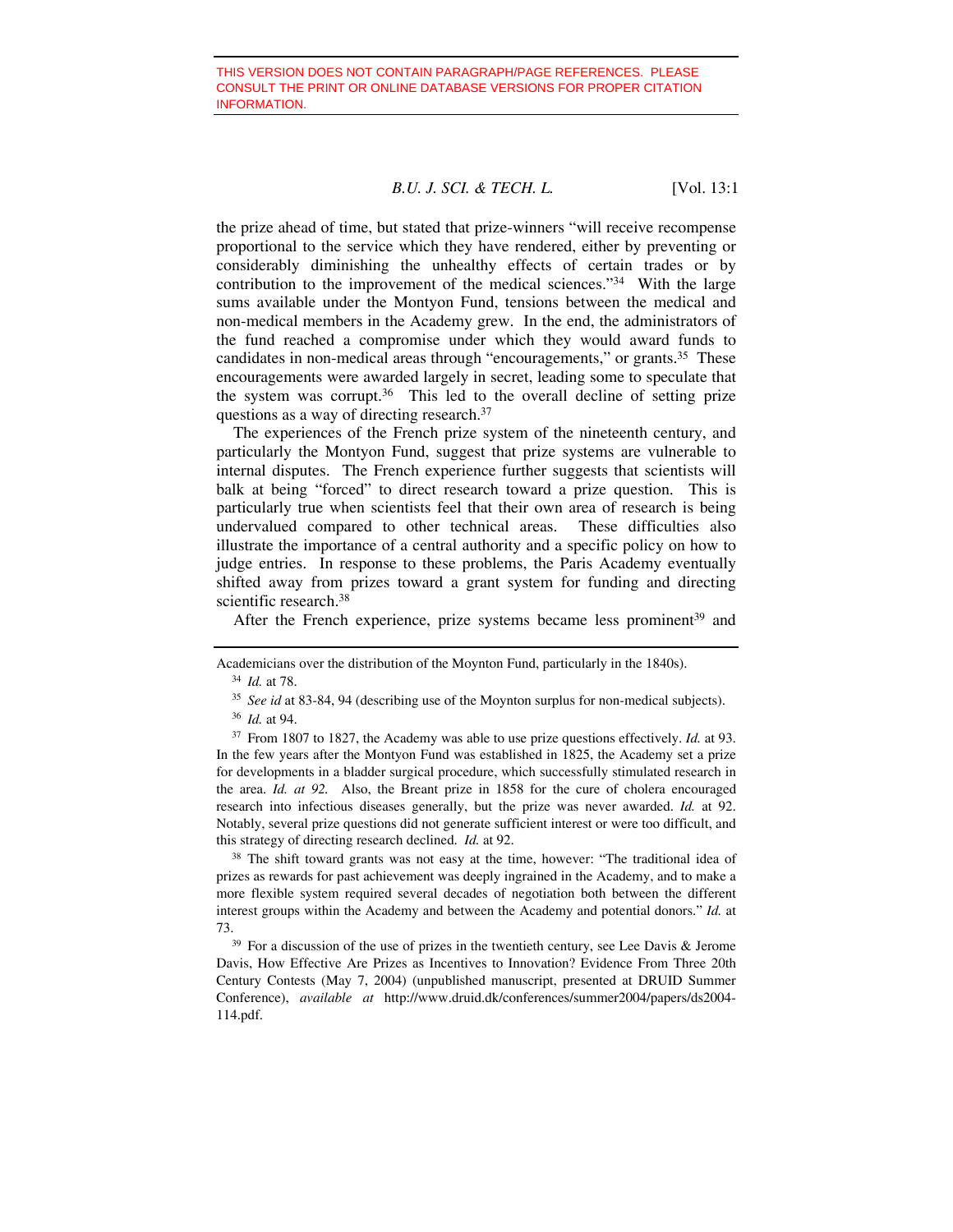limited to specific goals. Examples of such limited prize systems include aviation prizes like the Orteig Prize won by Charles Lindbergh in 1927, the Ansari X Prize established in  $1996,40$  and the Defense Advanced Research Project Agency's (DARPA's) challenge contest.<sup>41</sup> The Nobel Prize and the Pulitzer Prize are modern examples of honorific prizes that reward outstanding achievement retrospectively, but are not designed to create *ex ante* incentives for research. Today, some federal prizes exist to recognize scientific accomplishments, but these prizes are mostly honorific rather than monetary.42

Modern proposals for patent reform via prize systems appeared as early as 1944.<sup>43</sup> The literature on prizes has been small compared to patent literature.<sup>44</sup> Still, prize systems have gained recent attention<sup>45</sup> The next Part will examine objections to the prize system more closely and consider whether a prize system would be better than the current patent system.

#### II. PROBLEMS WITH PRIZE SYSTEMS: THE DEVIL IN THE DETAILS

One of the fundamental problems with a prize system as a patent alternative is that the government does not have enough information about how a prize system compares with the patent system. The value of a prize system depends on the details of its administration. This Part uses the MIPF proposal as an example to illustrate the costs of prize systems relative to the patent system.

<sup>42</sup> *See id*. (discussing the Malcolm Bladrige National Quality Award and the Vannevar Bush award for public service in science and technology). 43 *See generally* Polanvyi, *supra* note 11.

<sup>40</sup> The X Prize, established in 1996, promised a \$10 million prize for the first privatelyfunded team to build a 3-person spacecraft and was awarded in 2004. *See* X PRIZE Foundation: What Is an X PRIZE?, http://www.xprize.org/xprizes (last visited Jan. 10, 2007). 41 *See NASA Contests*, *supra* note 17, at 45 (describing DARPA's 2004 competition).

<sup>44</sup> Eric A.A. de Laat, *Patents or Prizes: Monopolistic R&D and Asymmetric Information*, 15 INT'L J. INDUS. ORG. 369, 370 n.2 (1996). *See generally* Davis, *supra* note 2; Avinash Dixit, *A General Model of R&D Competition and Policy*, 19 RAND J. ECON. 317 (1988) (proposing a prize system to resolve the common pool problem in R&D races); Barry J. Nalebuff & Joseph E. Stiglitz, *Prizes and Incentives: Towards a General Theory of Compensation and Competition*, 14 BELL J. ECON. 21 (1983); Shavell & van Ypersele, *supra* note 12; Brian D. Wright, *The Economics of Invention Incentives: Patents, Prizes, and Research Contracts*, 73 AMER. ECON. REV. 691 (1983).

<sup>45</sup> For a list of literature on prizes for medical innovation, see Papers on Prizes and Other Proposals for More Accessible Medical Innovation, http://www.cptech.org/ip/health/prizefund/other-articles.html#CPTech (last visited Feb. 22, 2007). For literature on prize systems more generally, see Background on General Prizes for Innovation, http://www.cptech.org/ip/health/prizefund/background.html#Economics (last visited Feb. 22, 2007).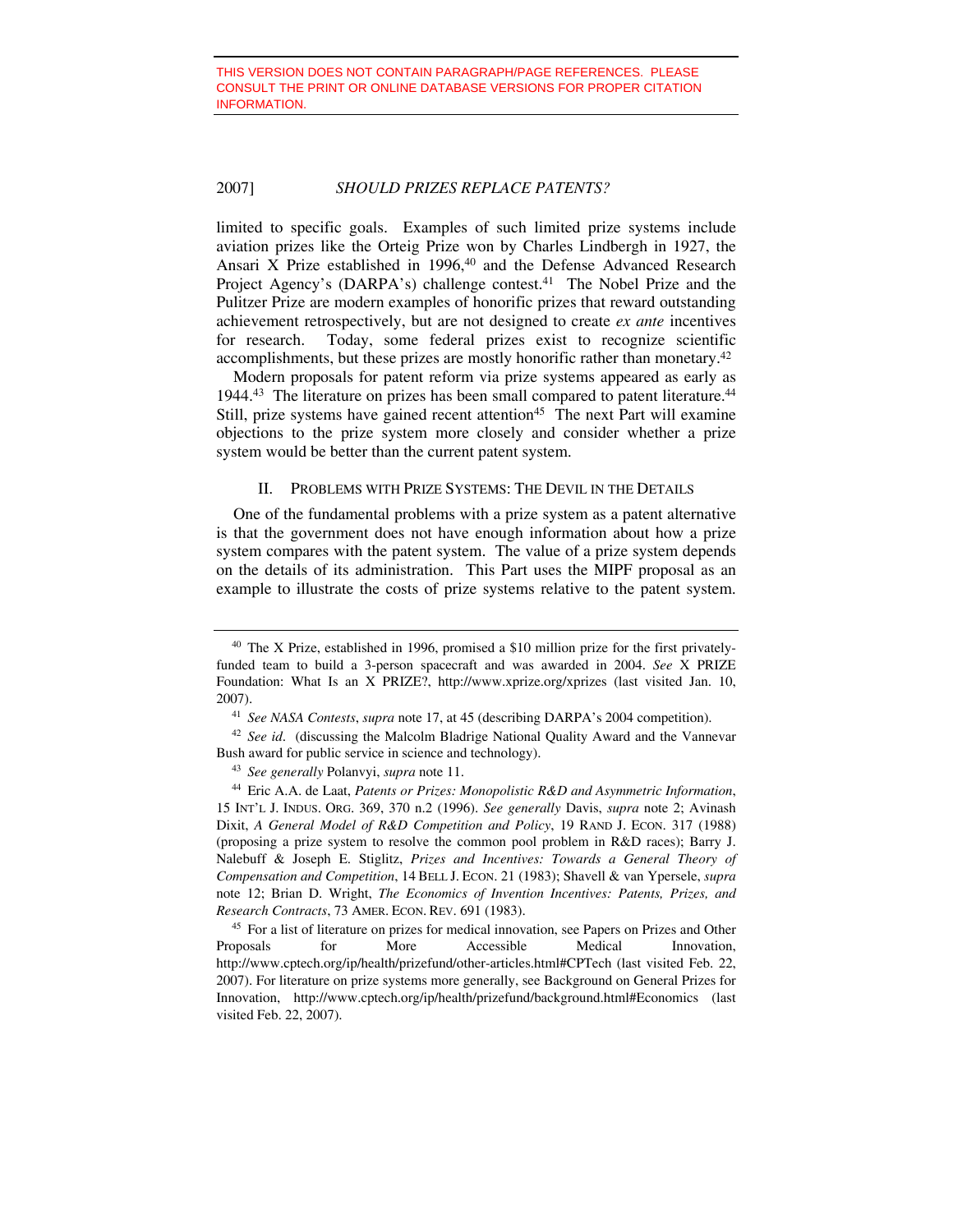But the ultimate question of whether the costs outweigh the benefits of a prize system over a patent system remains open. This question can only be answered empirically. The question would be best answered by a pilot program that experiments with and perfects the administration of the system.

As it stands now, the proposed Act has an ambitious reach given the lack of empirical evidence supporting its relative benefits over a patent system. Few studies have focused on the economic effects of prizes,<sup>46</sup> and there is "no academic consensus on how a prize system should work."47 However, this may be a weak objection, given that the patent system is defended as providing appropriate incentives for R&D—a claim that is not supported by much empirical proof either. Nevertheless, this paper proposes a cautious approach to implementing a prize system, including seeking more data on prize systems before overhauling the patent system.

#### *A. Determining Prize Spending and Values of Prize Payments*

The Achilles' heel of any prize system is its administration, including the ability for the government to distribute prizes.<sup>48</sup> One fundamental problem of prize systems is determining how much to spend on the prize system overall and how much to value and award individual innovations. If the prize is too low, then the system will inadequately stimulate R&D investment. If the prize is too high, then costs such as resource duplication and favoritism will be exacerbated. These problems will be discussed in following sections.

The proposed Act partly addresses the problem of overcompensation by capping both the overall amount that the MIPF receives annually and the amount that the Board of Trustees can award for any prize payment.<sup>49</sup> Because all unused funds revert to the Treasury, the proposed Act does not address the problem of undercompensation.50

Kremer offers another response to the problem of maneuvering between the

<sup>46</sup> Davis, *supra* note 2, at 3. 47 Abramowicz, *supra* note 10, at 121.

<sup>48</sup> *See id.* ("Prize system advocates recognize that the devil is in the details and the devil for a prize system is the government's ability to dispense rewards accurately."). 49 *See* Medical Innovation Prize Act of 2005, H.R. 417, 109th Cong. §§ 9(d)(3), (d)(4),

<sup>16(</sup>b) (2005) (describing both spending and the cap on spending). Capping the overall amount that the agency can spend through congressional appropriation reduces the risk of agency capture and the risk of over or undercompensation of projects. Abramowicz, *supra*  note 10, at 125-26. 50 *See* Medical Innovation Prize Act of 2005, H.R. 417, 109th Cong. § 21 (2005)

<sup>(&</sup>quot;Any . . . funds that are unexpended . . . shall revert to the Treasury); Abramowicz, *supra* note 10, at 125 (noting that Congress could mandate that the fund be spent in order to avoid undercompensation of projects).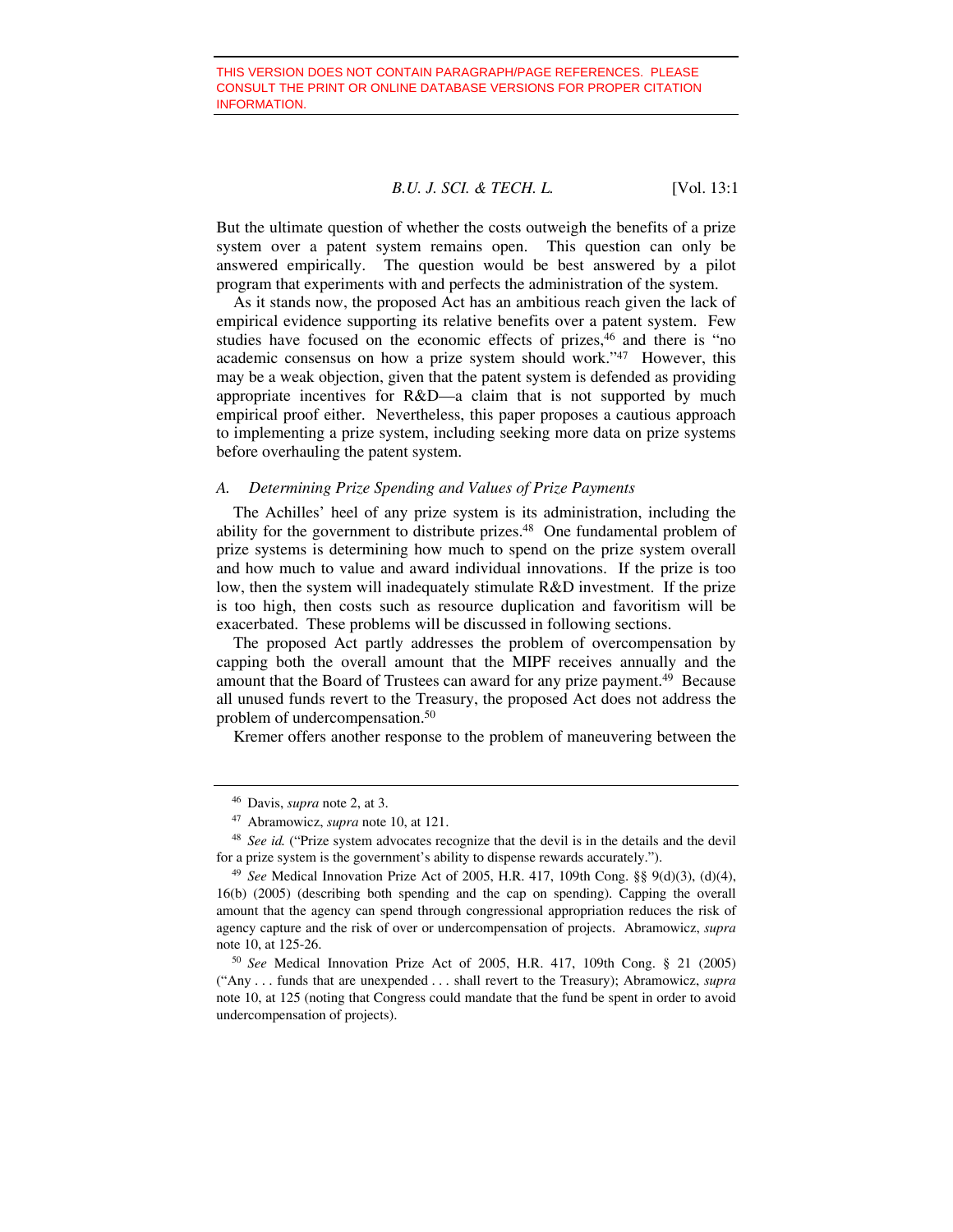Scylla of undercompensation and Charybdis of overcompensation.<sup>51</sup> He suggests starting with low payments at first, and then raising the payments to stimulate the desired amount of R&D.<sup>52</sup> This method assumes that one has at least a ballpark range of what constitutes an appropriate low offer. This method also assumes knowledge of the "desired" amount of R&D in any particular area of drug or medical development. Kremer's method further assumes that the government will be able to monitor and interpret the timing of investment responses to changes in prize amounts. The challenges of prize determination are tied up in underlying difficulties of information asymmetry between the government and the competing companies and the valuation of absolute and relative health benefits of drugs and other medical innovations.

#### 1. Information Asymmetry

The impact of information asymmetry between the government and companies in patent and prize systems depends on the nature of the information.53 On one hand, Wright shows that if the government is less informed about the costs of innovations, then prizes and contracts are better than patents. In this situation, prizes and contracts can generate the same reward structure as patents, without the welfare loss of monopolistic prices.<sup>54</sup> On the other hand, if the government does not know the private or social benefits of the innovation, then patents are better as a reward structure.55 However, pharmaceutical companies do not currently release information about the costs of innovation by product.<sup>56</sup> Therefore, compared to pharmaceutical companies, the government may be better at estimating the private or social benefits of medical innovations but less adept at estimating

<sup>51</sup> Michael Kremer, *Creating Markets for New Vaccines Part II: Design Issues* 4 (Nat'l Bureau of Econ. Research, Working Paper No. 7717, 2000), *available at* http://www.nber.org/papers/w7717. 52 *Id.*

<sup>53</sup> For a comparison of the effect of different types of asymmetric information on the welfare properties of patent and prize systems, see de Laat, *supra* note 44, at 380-383. The study concludes that the relative efficiency of patents is less than prize systems where the government is less informed about the market for the innovation. *Id.* at 383*.* 

<sup>54</sup> Wright, *supra* note 44.

<sup>55</sup> *Id*.

<sup>56</sup> *See* F.M. Scherer, *The Link Between Gross Profitability And Pharmaceutical R&D Spending*, 20 HEALTH AFF. 216 (2001) (noting that most diversified pharmaceutical companies rarely report operating margin results in enough detail to associate R&D indices with measures of profitability). For a view that R&D expenditures of pharmaceutical companies should be treated as investments into a portfolio of different drugs, rather than as *ex ante* costs and benefits of drugs, see F.M. Scherer, *The Pharmaceutical Industry- Prices and Progress*, 351 NEW ENG. J. MED. 927 (2004).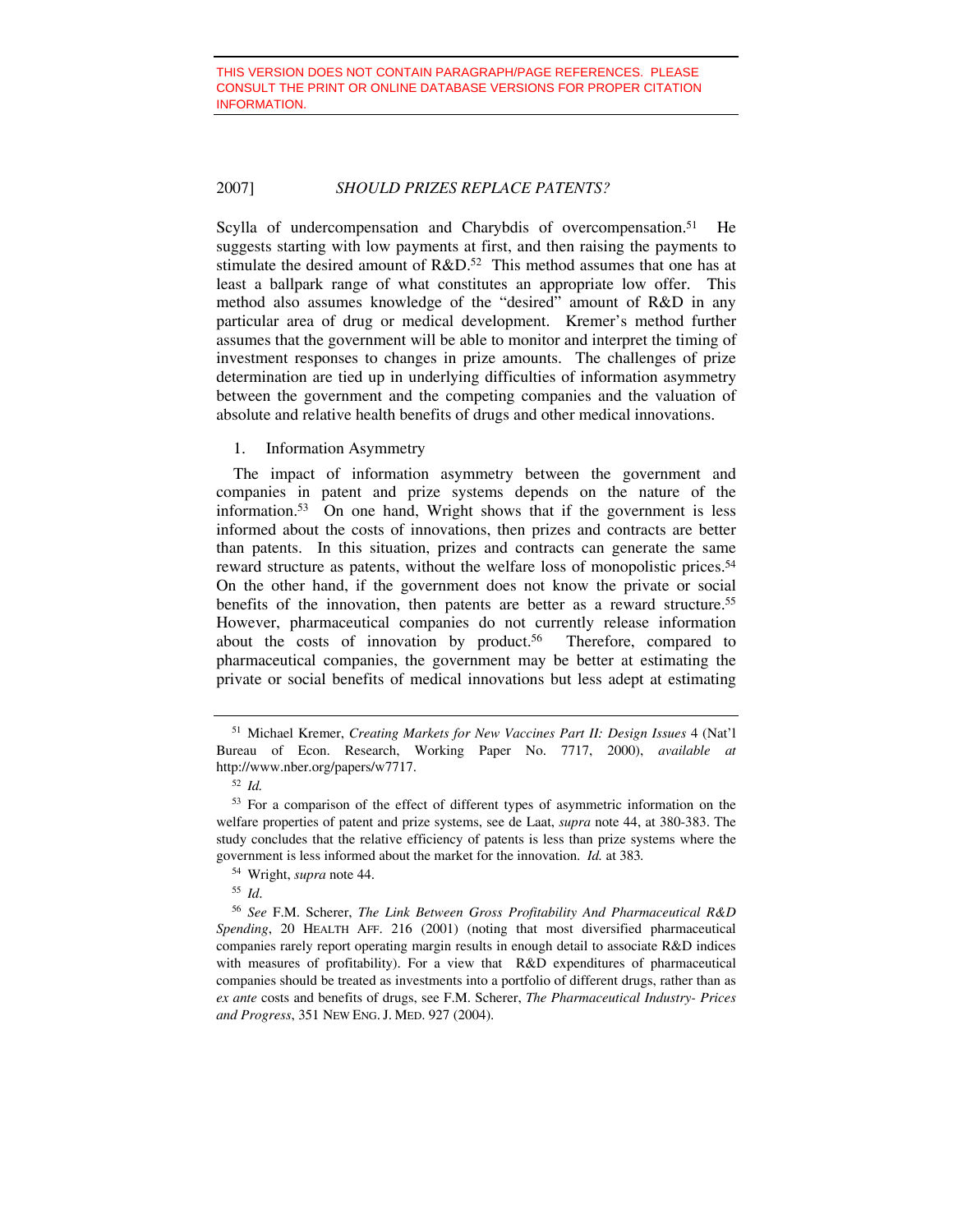the cost of innovation. If this is the case, then prize systems are preferable.

2. Measurement of Value to Health and Setting Prize Payments

Some commentators argue that the ideal prize system should distribute rewards based on the social value of the innovation.<sup>57</sup> Others argue for a more modest prize system, where a company can opt into cash prizes that are a fixed proportion of the estimated social value in exchange for placing the company's innovation into the public domain.<sup>58</sup> The MIPF offers still another alternative. linking the size of the prize to its social value by awarding prizes based on a set of pre-determined criteria. The MIPF does not specify how much will be paid, but sets forth criteria by which the innovation will be judged. The government agency will distribute prize payments for any "medical innovation relating to a drug, a biological product, or a new manufacturing process for a drug or biological product."59 The prize awards will be based on the following criteria: 1) the number of patients , including non-U.S. patients, benefited by the innovation; 2) the incremental therapeutic benefits of the innovation; 3) the degree to which the innovation addresses health care needs, including global infectious diseases, orphan illnesses, and neglected diseases affecting the poor in developing countries; and 4) the "[i]mproved efficiency of manufacturing processes for drugs or biological processes."60

The proposed Act does not provide a formula for how the Board will determine the amount of each prize payment. Most companies will be forced to bear the risk of innovation because these companies will not know what to expect.<sup>61</sup> The factors that the proposed Act does mention, like number of people treated by the medicine, are rough guidelines (at best) and oversimplistic standards (at worst) for judging the benefits of different drugs. $62$ This lack of clarity, which is partly attributable to the difficult task of

<sup>57</sup> *See* Joseph A. Dimasi & Henry G. Grabowki, *Patents and R&D Incentives: Comments on the Hubbard and Love Trade Framework for Financing Pharmaceutical R&D* (Submission to Commission on

Intellectual Property Rights, Innovation and Public Health (CIPIH), World Health Organization, June 25, 2004),

http://www.who.int/intellectualproperty/news/en/Submission3.pdf.

<sup>58</sup> *See* William A. Masters, *Research Prizes: A Mechanism to Reward Agricultural Innovation in Low-Income Regions*, 6 AGBIOFORUM 71 (2003) (describing payments that would be used to "buy the innovation into the public domain.").

<sup>59</sup> Medical Innovation Prize Act of 2005, H.R. 417, 109th Cong. § 9 (2005).

<sup>60</sup> *Id.* at § 9(c).

 $61$  Even if there were an equation, companies will likely dispute what numbers should be entered for the variables.

<sup>62</sup> *See* Medical Innovation Prize Act of 2005, H.R. 417, 109th Cong. § 9(c) (2005) (describing the criteria for selecting recipients and determining the size of the prize).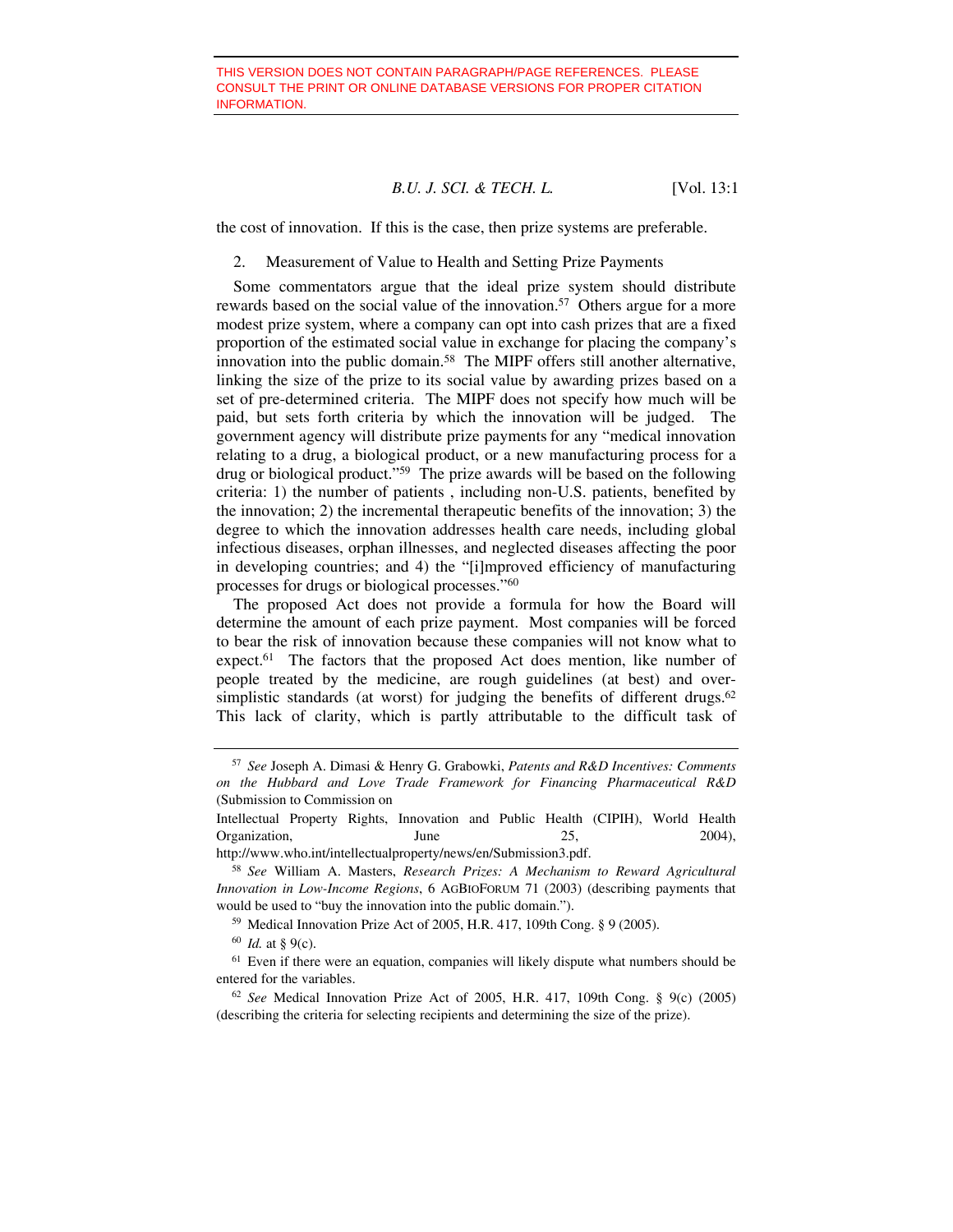measuring the value to health in the first place, opens MIPF prize payments up to major disputes and to political influence.<sup>63</sup>

Commentators are split on whether a predetermined, complex formula to measure the "social value" of a drug or product would be helpful or any less costly to administer than an open-ended approach. $64$  Two options for measuring the social value of a drug or product are to use quality-adjusted life years  $(QALYs)$ <sup>65</sup> or disability-adjusted life years  $(DALYs)$ <sup>66</sup> Both options have significant limitations.<sup>67</sup> Another proposal for measuring the social value of a drug or product is to announce a fixed dollar amount per incremental value to health, perhaps as measured by QALYs.<sup>68</sup> Under yet another proposal for measuring the social value of a drug or product, companies could submit results of "head-to-head" studies with drugs in the same class for the agency to evaluate. Companies are reluctant to conduct comparative studies, however,<sup>69</sup> and when conducted, the company that funds the study usually proves that its own drug comes out ahead, while rival studies show conflicting results.70

Under the proposed Act, the government will encounter certain nuanced problems involved with comparing drugs whenever it attempts to evaluate the benefits of a drug or medical product. First, the proposed Act remains silent on whether off-label drug use<sup>71</sup> will be considered when calculating the overall

<sup>64</sup> *See* Abramowicz, *supra* note 10, at 206 (noting that it is unclear whether a more formalized process would be less costly than an open-ended approach). 65 *See generally* David L. B. Schwappach, *Resource Allocation, Social Values and the* 

*QALY: A review of the debate and empirical evidence*, 5 HEALTH EXPECTATIONS 210 (2002) (reviewing the debate on the role of QALYs in setting priorities in a health-care).

<sup>66</sup> *See generally* Nuria Homedes, The Disablity-Adjusted Life Year (DALY) Definition, Measurement and Potential Use, (World Bank, Working Paper), *available at* http://www.worldbank.org/html/extdr/hnp/hddflash/workp/wp\_00068.html (last visited Jan. 10, 2007); Trude Arnesen & Erik Nord, *The Value of DALY Life: Problems with Ethics and Validity of Disability Adjusted Life Years*, 319 BRITISH MED. J. 1423 (1999) (discussing the problems with using DALY as a way of expressing the burden of disease). 67 *See* Hollis, *supra* note 4 (describing the use of QALYS and DALYS in a prize fund).

<sup>68</sup> *See id.* at 28 (proposing a reward based on a "pre-announced amount per QALY.").

<sup>69</sup> *See id.* at 17 n.34 ("Companies rarely untertake comparative studies voluntarily, since it is 'playing with fire.'"

<sup>70</sup> *See e.g*. Shankar Vedantam, *Comparison of Schizophrenia Drugs Often Favors Firm Funding Study*, WASH. POST, Apr. 12, 2006, at A1 (noting that head-to-head trials of drugs usually favor the company sponsoring the trial).<br><sup>71</sup> The Food and Drug Administration (FDA) requires that the drug label information

<sup>63</sup> *See NASA Contests, supra* note 17, at 43 (testimony of Douglas Holtz-Eakin, describing unclear rules as as an "invitation to conflict" and further describing the problems with the Federal Communications Commission's auction of licenses and Pioneer's Preference policy as examples). *See also infra* Section II.E (discussing costs of litigation and adjudication of disputes).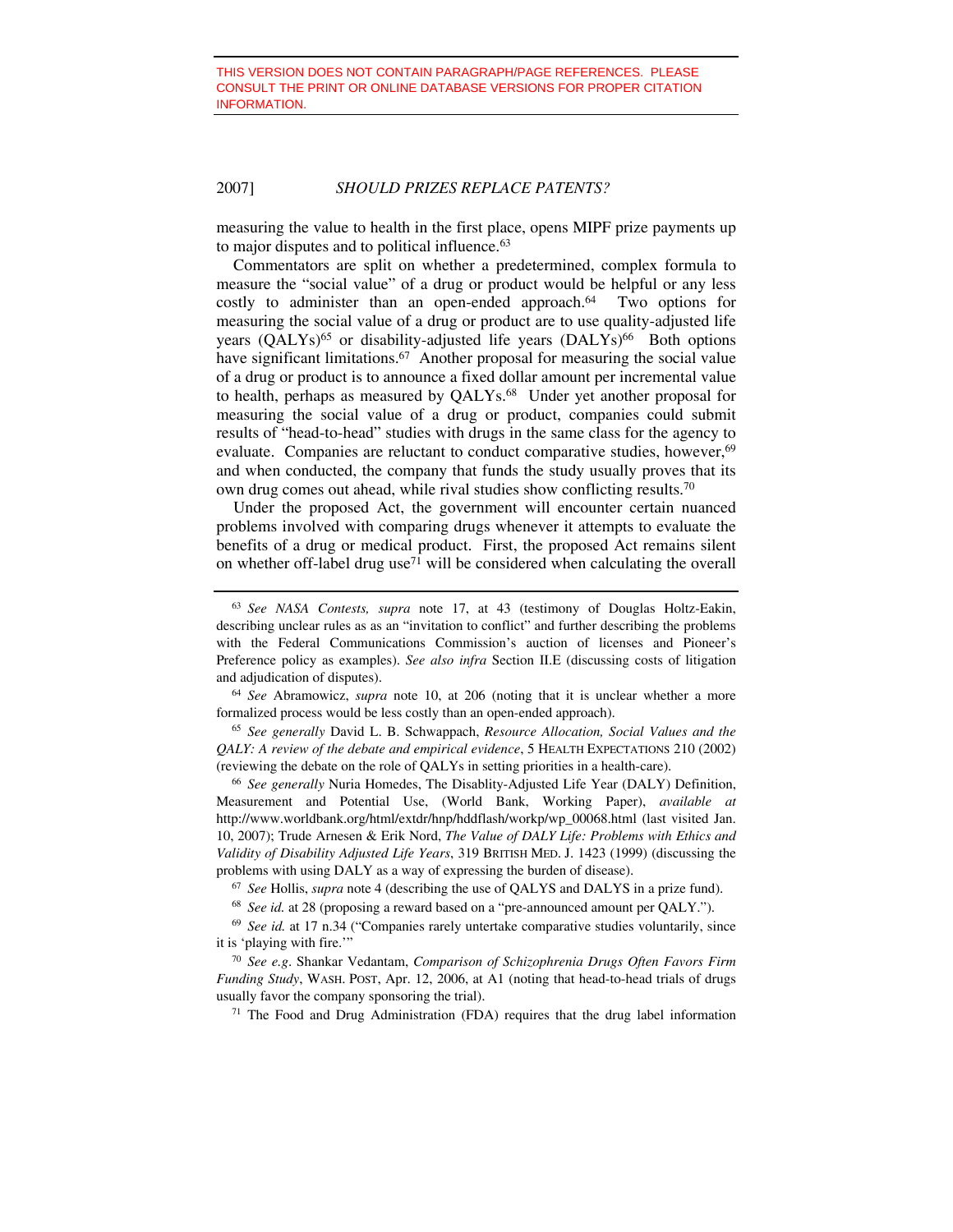social benefit of the drug. Such off-label uses are common<sup>72</sup> but not wellstudied by companies. These uses take much longer to realize and, thus, could be overlooked, leading to undervaluation of such drugs. This undervaluation of the social benefit of a drug may be particularly worrisome where off-label uses are most common, such as in the treatment of AIDS, cancer, and pediatric illnesses.73

Second, administrators of the MIPF must confront the difficulty of drawing a line between medically necessary drugs and drugs that provide lifestyle benefits (e.g. acne medication or Viagra). Drugs that provide both medical benefits and lifestyle enhancements— certain psychotherapeutic drugs, for instance—present challenges in prize determination. The struggle of insurance companies with this classification issue suggests that the administrators of the MIPF would face similar problems.<sup>74</sup>

Third, administrators rewarding drug discovery based simply on the total number of patients served or QALYs might unfairly disadvantage certain minorities. Is an ACE inhibitor that is much more effective for hypertension in more patients overall and for more white patients more valuable than a diuretic or calcium channel blocker that helps fewer patients overall, but more African American patients in particular?

Fourth, the Board would have to decide how to handle negative information about the drug that emerges after prize payment has already been awarded,

<sup>73</sup> Alexander T. Tabarrok, Ass*essing the FDA via the Anomaly of Off-Label Drug Prescribing*, 5 INDEP. REV. 25, 26 (2000).

indicate certain approved doses and routes of administration for a particular condition. An "off-label" use is the use of a drug for a disease that is not listed on the label, or in a dose or by a route not listed on the label. Jacquelin van de Kamp, U.S. Dept. of Health and Human Services, Off-Label Use of Prescription Drugs, *in* CURRENT BIBLIOGRAPHIES IN MEDICINE 92-11, (1992), *available at*

http://www.nlm.nih.gov/archive/20040830/pubs/cbm/offlabel.html.<br><sup>72</sup> Certain drugs are more commonly prescribed for off label uses, and particular patient populations (e.g., oncology patients) are more frequently prescribed drugs with off label uses. *See* U.S. GEN. ACCOUNTING OFFICE, OFF LABEL DRUGS: REIMBURSEMENT POLICIES CONSTRAIN PHYSICIANS IN THEIR CHOICE OF CANCER THERAPIES 4 (1991) ("GAO found that 56 percent of . . . cancer patients were given at least one drug off-label, and about a third of them received at least one drug for a treatment not cited in the compendia); Susan G. Poole & Michael J. Dooley, *Off-label Prescribing in Oncology*, 12 SUPPORTIVE CARE CANCER 302, 303 (2004) (showing that 85% of oncology patients were prescribed a drug for offlabel use).

<sup>74</sup> Devora Mitrany, Lifestyle Drugs: Determining Their Value and Who Should Pay, 19 PHARMACOECONOMICS 441 (2001) (noting ambiguity and confusion surrounding the imprecise concepts of medical necessary and lifestyle drugs in the context of insurance coverage); Debi Reissman, The Pros and Cons of Covering Lifestyle Drugs, 6 DISEASE MANAGEMENT & HEALTH OUTCOMES 249 (1999).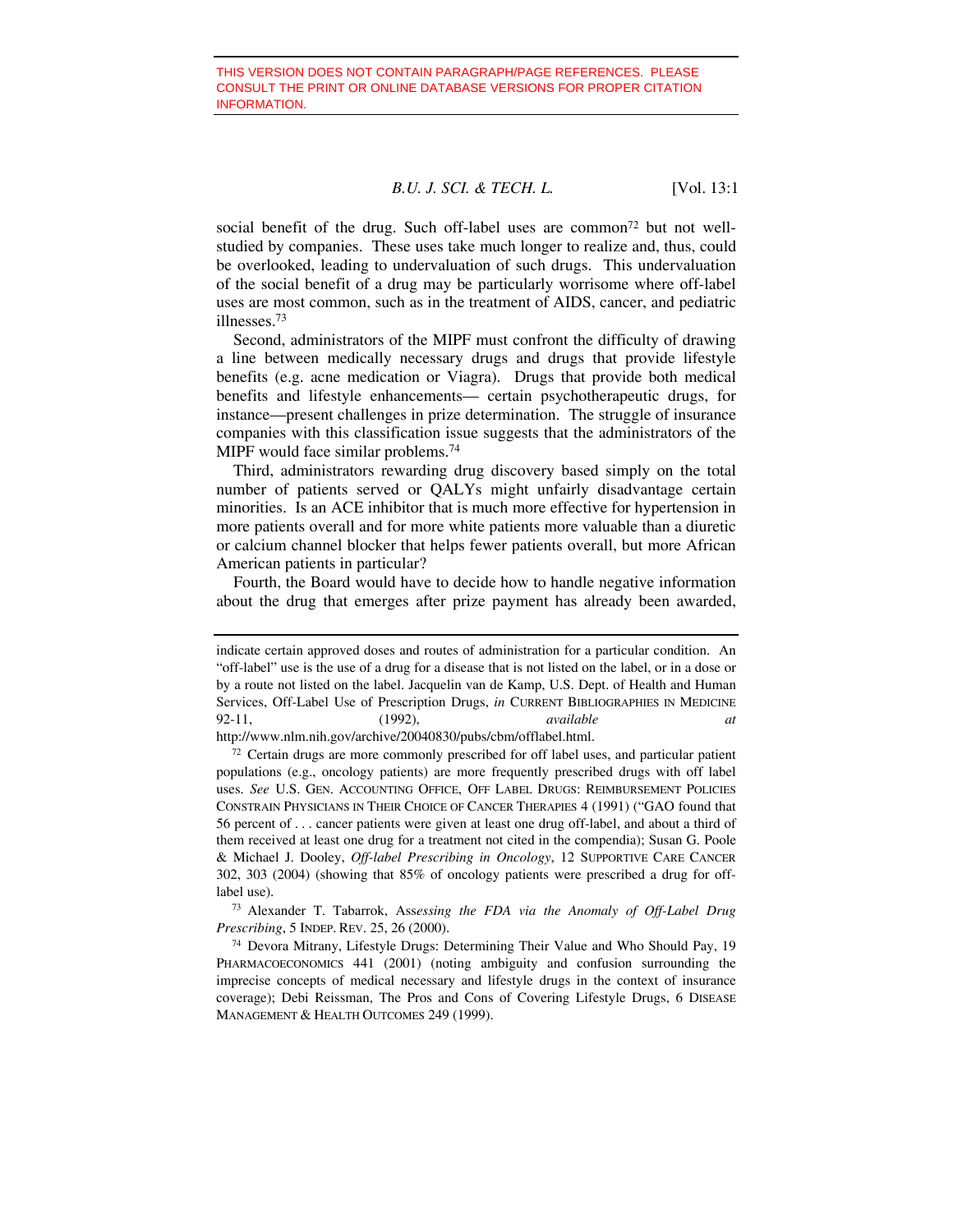such as in the recent Vioxx controversy.<sup>75</sup>

In addition to valuation problems, the government may struggle with administrative problems. The proposed Act does not specify any screening mechanism to ensure that the studies and reported benefits of the drugs are accurate. A company producing a rival drug will likely dispute a competitor's relative efficacy studies. Therefore, a screening mechanism to review submitted information about drug results and studies will be necessary. 76 The Board must also deal with the difficult issue of awarding the prize at the right time. Without a specific stated goal, the MIPF risks prematurely awarding certain innovations that may not be the most deserving. Each of these issues could be a controversial battleground for stakeholders' interests, making it difficult to form a specific prize policy and leaving the system vulnerable to political pressures or inefficiency.

The National Institutes of Health (NIH) provides a useful comparison and starting point for defining a prize system. The NIH is an example of a smoothly run organization with significant experience distributing its large annual budget of \$28.4 billion as *ex ante* funding for research projects.77 The Board could use the NIH's rigorous priority setting peer-review system as a template for its own system.<sup>78</sup> It is notable, however, that even a wellorganized, long-standing system like the NIH is not completely immune to criticism, contention among different research groups,79 or external political

<sup>75</sup> *See* Alex Berenson, *Follow-up Study on Vioxx Safety is Disputed,* N.Y. TIMES, May 13, 2006, at C3 (describing "a 64 percent higher risk of cardiac problems among [patients] who had taken Vioxx, compared with a placebo.").

<sup>76</sup> *See* Abramowicz, *supra* note 10, at 181 (discussing the need for screening mechanism of claims reported to those determining prize amounts)*;* Davis, *supra* note 2, at 17 (noting that inaccurate information creates difficulties in determining who should win the prize). 77 *See Fiscal 2007 Appropriations Before the Subcomm. on Labor, Health and Human* 

*Services, Education, and Related Agencies of the Comm. on S. Appropriations*, 109th Cong. (2006) (statement of Dr. Elias A. Zerhouni, Director, National Institutes of Health), *available at*

http://www.nih.gov/about/director/budgetrequest/fy2007directorsbudgetrequest.htm ("The request for NIH is \$28.4 billion in FY 2007, the same as the FY 2006 level for the Agency."). 78 *See generally* COMM. ON THE NIH RESEARCH PRIORITY-SETTING PROCESS, INST. OF

MEDIC., SCIENTIFIC OPPORTUNITIES AND PUBLIC NEEDS: IMPROVING PRIORITY SETTING AND PUBLIC INPUT AT THE NATIONAL INSTITUTES OF HEALTH (1998).

 $79$  One example has been the controversy surrounding funding of clinical research in comparison to basic science research. *See* Alan N. Schechter*, The Crisis in Clinical Research: Endangering the Half-Century National Institutes of Health Consensus*, 280 JAMA 1440, 1441 (1998) (arguing that patient-oriented research suffers from the NIH review process compared to basic science studies and, as a result, certain diseases and clinical research are underfunded); David G. Nathan*, Clinical Research: Perceptions,*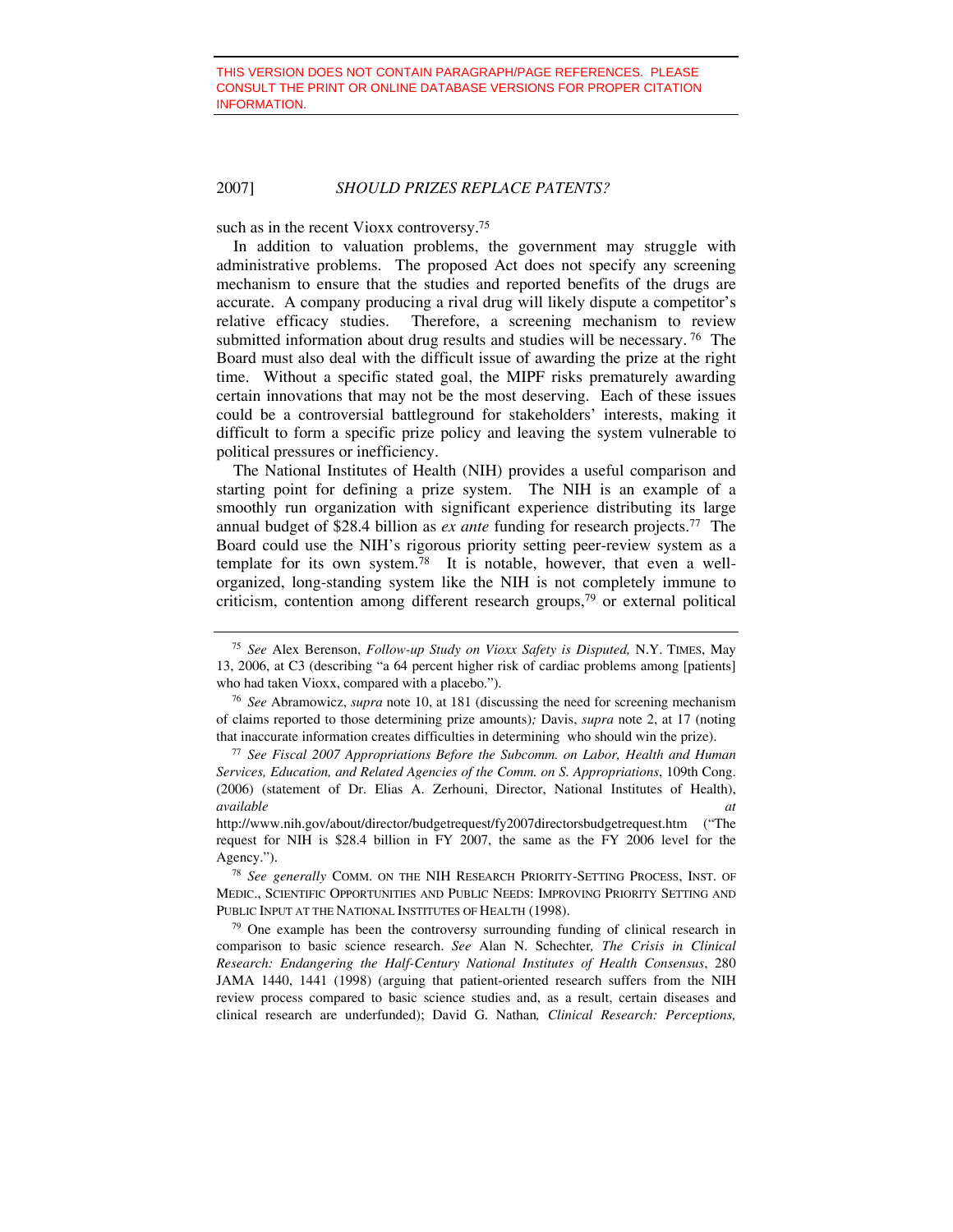and lobbyist pressures.80 Despite these issues, the NIH has managed to allocate funding in a way that is at least purportedly correlated to the burden of various diseases, depending on how this burden is measured—a matter which is itself controversial and difficult to resolve.81

Some proposals for prize systems try to get around an agency determination of the optimal prize by using market mechanisms. A pilot program could experiment with these strategies. Kremer suggests auctions to determine how much should be paid in a government patent buyout.<sup>82</sup> Guell and Fischbaum, in their proposal for a prize system for prescription drugs, suggest that the government use the power of eminent domain to take patents for public use and provide just compensation to the patent holders as determined through a market test.83

Other proposals recommend an optional rather than mandatory prize system to alleviate the risk inherent in having the government estimate prize

<sup>80</sup> Despite the common goal of trying to increase the pot of money available for research funding in general, several lobbying organizations and legislators grew divisive and complained that certain diseases were not getting their fair share of NIH's budget growth. For example, the Parkinson's Action Network claimed that "in 1994, NIH spent more than \$1000 per affected person on HIV/AIDS research but only \$93 on heart disease and \$26 on Parkinson's . . ."). Eliot Marshall, *Lobbyists Seek to Reslice NIH's Pie*, 276 SCIENCE 344-46 (1997). NIH officials responded that critics were making simplistic arguments. *Id.* at 346. *See also* Cary P. Gross et al., *The Relation Between Funding by the National Institutes of Health and the Burden of Disease*, 340 NEW ENG. J. MED. 1881, 1885 (1999) ("[E]xternal pressure can also influence funding priorities. It was partially in response to such pressure that the Institute of Medicine panel recommended that the NIH explicitly compare the burden of disease and the amount of research funding."); Ernest Istook, Jr., *Research Funding on Major Diseases is not Proportionate to Taxpayers' Needs*, ,J. NIH RES, Aug. 1997, at 26, 26-28; Christopher Anderson, *NIH budget: A New Kind of Earmarking,* 260 SCIENCE 483 (1993) (discussing executive branch earmarking of NIH funds toward specific diseases).

<sup>81</sup> *See* Gross et al., *supra* note 80, at 1883-84 (finding that the number of deaths and years of life lost, based on estimates in the United States, were weakly correlated with amount of NIH funding to that disease, while the number of disability-adjusted life-years was strongly correlated with funding).

<sup>82</sup> *See* Kremer, *supra* note 13, at 1147 (describing an auction mechanism for patent buyouts).

<sup>83</sup> *See* Guell & Fischbaum, *supra* note 8, at 220-25. *But see* Abramowicz, *supra* note 10, at 128-36 (criticizing the market test proposed by Guell & Fischbaum).

*Reality, and Proposed Solutions*, JAMA 1427, 1427-28 (1998) (comparing NIH funding of clinical versus basic science research); Theodore A. Kotchen, et al., *NIH Peer Review of Grant Applications for Clinical Research*, 291 JAMA 836, 836 (2004) (finding that grant application outcomes for clinical research fared less well than basic science/laboratory research applications).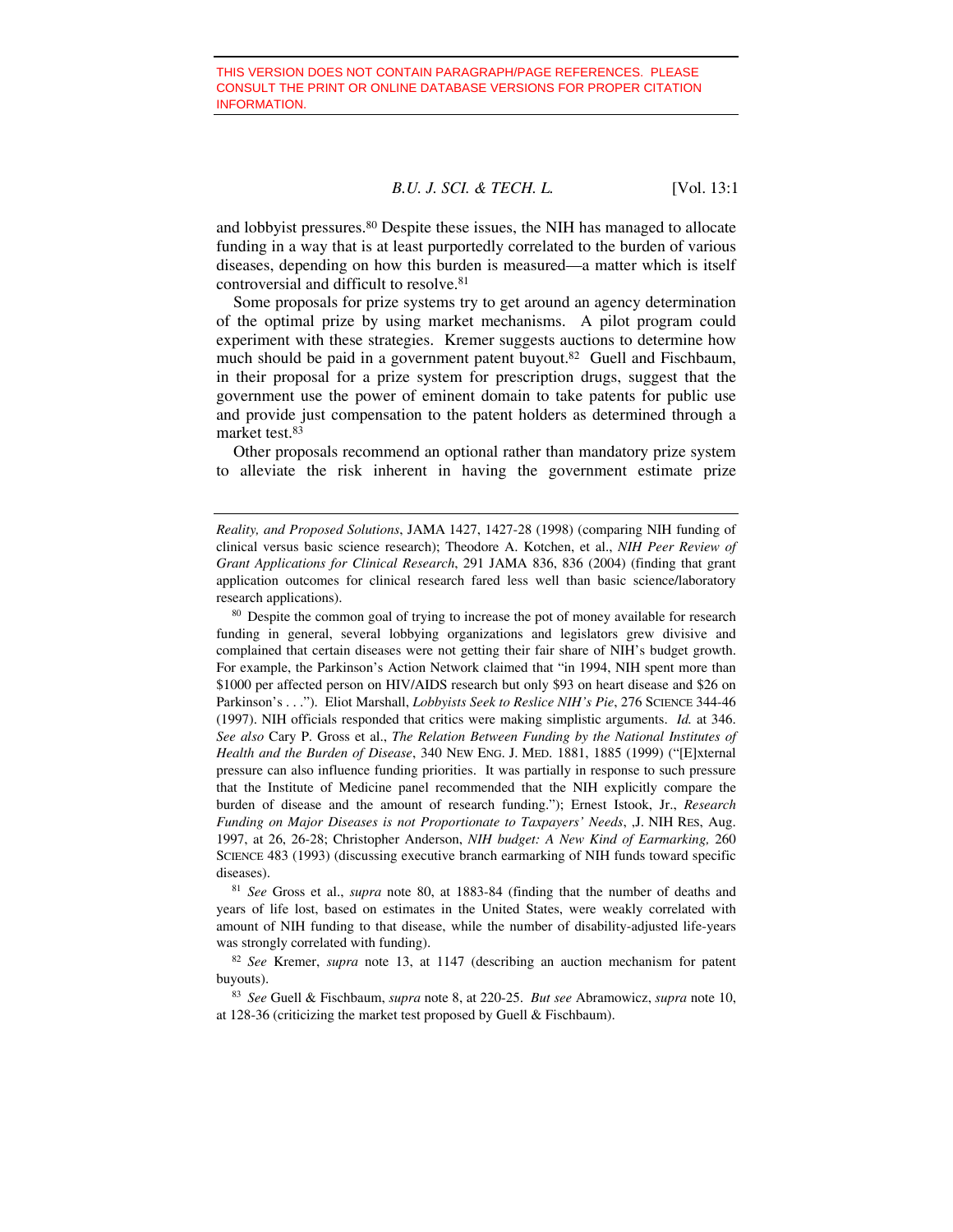payments.84 However, commentators are split on whether a mandatory system or an optional one is preferable.<sup>85</sup> In an optional system, the government calculates the lowest possible social surplus (or slightly more in order to induce more innovators to accept the optional reward) and offers that amount. Companies can turn down the optional prize and opt for a patent instead. Thus, the companies that would participate in this opt-in system would be those that estimate that the government is offering to pay more than is necessary.

Nevertheless, an optional system can be adjusted to overcome the potential problem of overpayment without having to move to a mandatory system. Abramowicz suggests that a patent holder's decision to opt-in to a prize system could be made irrevocable. <sup>86</sup> A company would not be able to withdraw its decision to participate in the prize system upon learning the amount. This may work initially but seems unlikely to continue to work as companies figure out how prizes are calculated and become better at estimating expected prize awards. The government might counter this problem by not releasing prize payments publicly even after payments are awarded to companies. But, this solution compromises the transparency of the prize system and leads to an alternative problem of less public accountability. Only a pilot program can truly determine the costs and benefits of each of these proposed mechanisms.

#### *B. Duplication of Resources*

Pharmaceutical companies vying for a prize may work in overlapping areas. The prize system may thus lead to the inefficient result of duplication of resources.87 However, this is a problem that applies to the patent system as well.<sup>88</sup> One can only speculate whether the prize system will result in greater duplication of resources than the patent system. In the proposed Act, the criteria of prize payments are broad enough to allow companies to work in many non-overlapping areas, but these criteria also include minimum levels of funding for certain diseases.<sup>89</sup> These areas may be subject to more duplication

<sup>84</sup> *See* Masters, *supra* note 58, at 71 (describing a system that allows "innovators to choose between [patent] protection and a sale to the public sector."); Shavell & van Ypersele, *supra* note 12, at 525-26 (demonstrating that an optional reward program can be

better than a patent system). 85 *See* Abramowicz, *supra* note 10, at 142 (discussing that it is unclear whether a mandatory or optional system would be better). 86 *Id.* at 123-24.

<sup>87</sup> *See* Lee Davis, *Intellectual Property Rights, Strategy and Policy*, 13 ECON. INNOVATION & NEW TECH. 399, 411 (2004) (noting that a prize system may result in duplication of resources). 88 *See* Abramowicz, *supra* note 10, at 185-86 (noting resource duplication in patent races

as well). 89 *See* Medical Innovation Prize Act of 2005, H.R. 417, 109th Cong. § 10 (2005)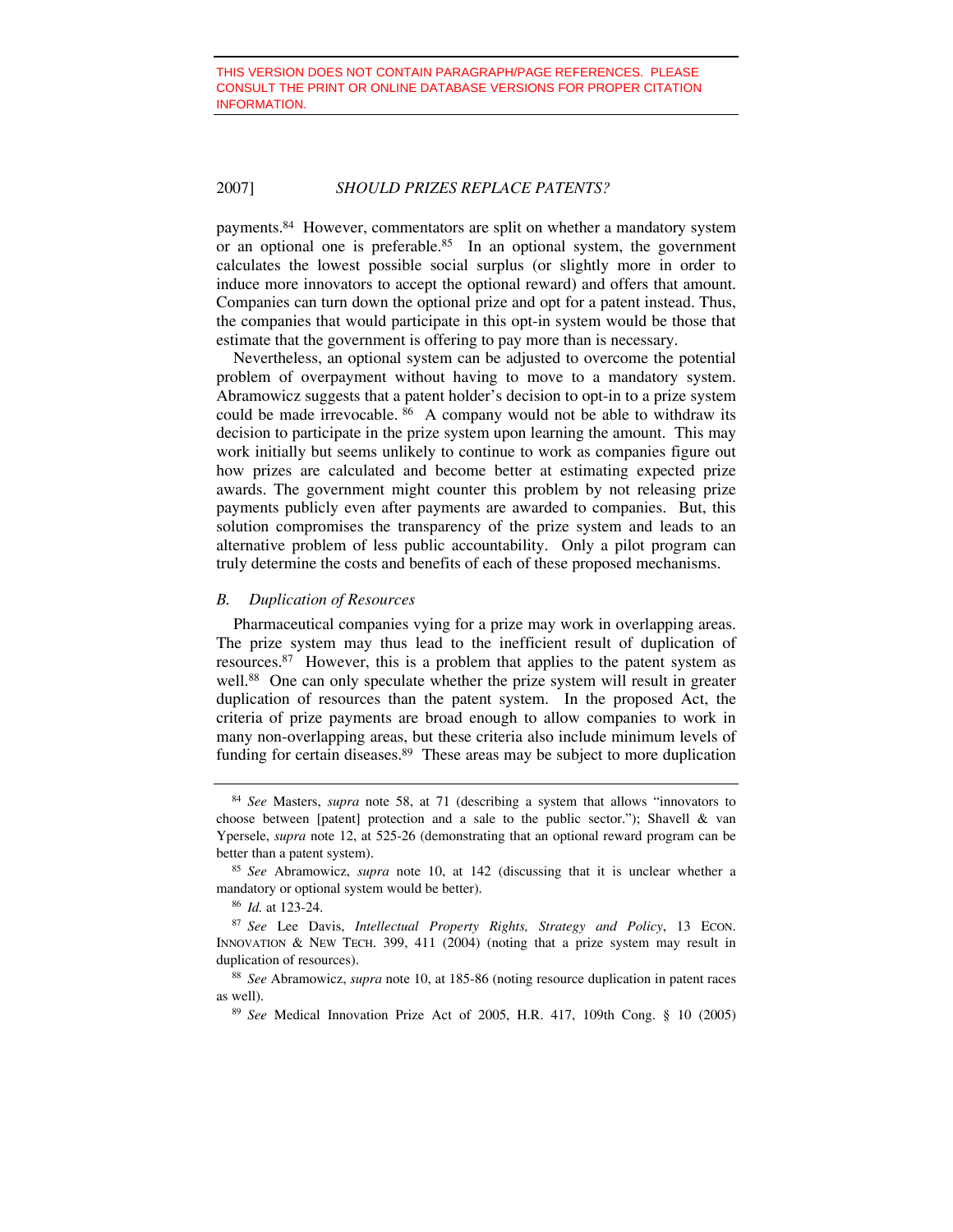of resources.

One might reduce duplication by forcing contestants to publish progress reports. The same argument for disclosure of research activities and preemptive publishing has been made for patents.<sup>90</sup> However, such a requirement might have adverse effects, such as discouraging companies from participating or investing  $R&D$  toward the prize.<sup>91</sup>

The prize system may have additional ways of addressing duplication of resources that are not available to patent systems. Abramowicz suggests that a prize system could reward companies which release preliminary research; or allow shared rewards, which could lead to more collaborative research efforts.92 It remains unclear, however, whether these suggestions would create a system any less costly than the patent system.

#### *C. Loss of Commercial and Marketing Development*

Even assuming that the prize system can accurately value new medical innovations, replacing the patent system may eliminate incentives for commercialization.93 When winning entries of the prize system are released into the public domain or when participants lose the right to exclusive marketing, as under the MIPF,<sup>94</sup> companies may lack sufficient incentives to develop the product commercially. Some have pointed to the example of penicillin, an unpatented discovery, which companies did not refine or market until 15 years after its discovery.<sup>95</sup> The concern for the loss of commercialization and marketing, however, should be weighed against possibly wasteful marketing that the industry currently employs, especially for drugs have little therapeutic benefit.96

To counter the lack of incentives to develop a drug commercially, a prize

<sup>(</sup>specifying the initial minimum levels of funding under the Act).

<sup>90</sup> *See* Abramowicz, *supra* note 10, at 187-88.

<sup>91</sup> *See* Davis, *supra* note 87, at 411 (noting that requiring progress reports as part of a prize system might discourage potential entrants).<br><sup>92</sup> *Id.* at 189 ("[p]roposals for patent prize systems . . . cannot be faulted for causing

redundant research relative to the existing patent systems. But . . . [a]n ideal prize system would allow for shared rewards in context in which shared rewards are more efficient . . .").

<sup>93</sup> *See* F. Scott Kieff, *Property Rights and Property Rules for Commercializing Inventions*, 85 MINN. L. REV. 697, 705-17 (2001).

<sup>94</sup> *See* H.R. 417 § 4(a) (eliminating the exclusive right to market drugs and biological products under the prize system). 95 *See* Davis & Davis *supra* note 39, at 21 (discussing the discovery and further

refinement of penicillin). *See also* Lee Adler, *Time Lag in New Product Development*, J. OF MARKETING, Jan. 1966 at 17, 21.

<sup>96</sup> *See* Hollis, *supra* note 4, at 9 (noting that some types of marketing increase market share of a particular firm, but do little to benefit society as a whole).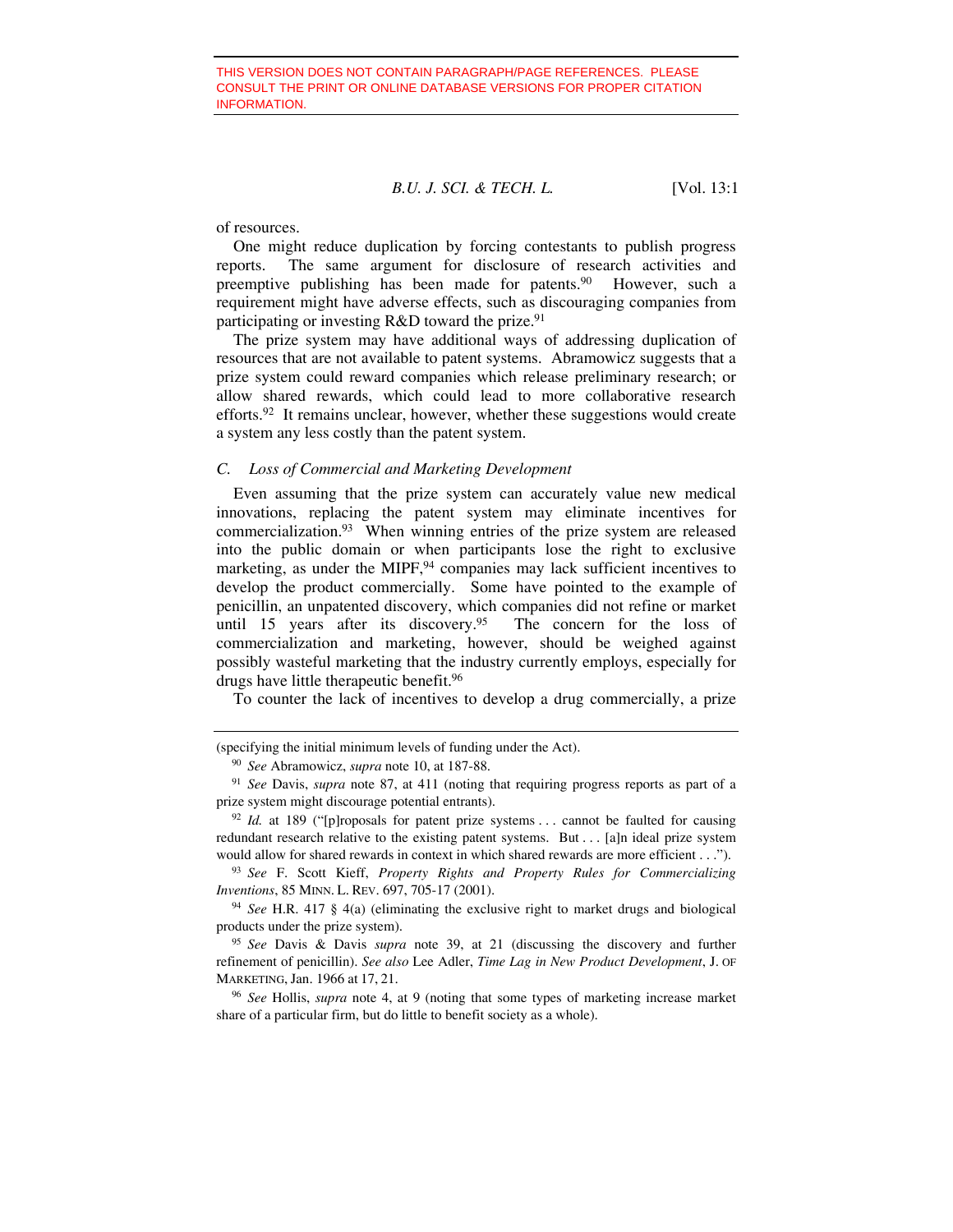system can be arranged in a few different ways. Besides allowing the winner to patent innovations, which the MIPF does not allow, the government can incorporate incentives to bring drugs to market by deferring prize payments until there has been some degree of commercialization.<sup>97</sup> Another important way to overcome the loss of commercialization of the innovation is to use an opt-in system.98

#### *D. Administrative Costs*

1. Industrial Influence, Agency Capture, and Risk of Favoritism

Among the strongest, and oldest, objections to the prize system is the risk of the system resulting in a distorted allocation of resources. The story of industrial influence in shaping intellectual property rights is both familiar and disheartening.99 The MIPF is unlikely to be an exception to the political economy. The proposed Act creates a Board of Trustees for the MIPF as a permanent part of the executive branch. The Board of Trustees is responsible for awarding prize payments, and will "be composed of 13 members as follows: (1) [t]he Administrator of the Centers for Medicare & Medicaid Services[;] (2) [t]he Commissioner of Food and Drugs[;] (3) [t]he Director of the National Institutes of Health[;] (4) [t]he Director of the Centers for Disease Control and Prevention[;] and (5) [n]ine members appointed by the President, with the advice and consent of the Senate."<sup>100</sup>

These Board positions are potentially vulnerable to political and industrial pressures.101 The problem lies not only in those who award prize payments, but also in those who determine the rules in the first place. Manipulation of the rules of the prize system can result in sub-optimal distribution of rewards.102 To the extent that companies will invest resources to influence the members of the Board of Trustees, their respective organizations, or other administrators who determine or implement the rules of the prize system, the costs of such wasteful activities may outweigh the prize system's relative advantage over the patent system. The Board the proposed Act creates is

<sup>&</sup>lt;sup>97</sup> Kremer, *supra* note 51, at 14-16 (suggesting co-payment agreements for development of new vaccines). 98 *See* Abramowicz, *supra* note 10, at 175 (discussing the method for rewarding

commercialization under the Shavell-van Ypersele approach) .

<sup>99</sup> *See* WILLIAM LANDES & RICHARD POSNER, THE POLITICAL ECONOMY OF INTELLECTUAL PROPERTY LAW (2004).

<sup>100</sup> Medical Innovation Prize Act of 2005, H.R. 417, 109th Cong. §§ 6-7 (2005).

<sup>101</sup> *See* Davis, *supra* note 2, at 17-18.

<sup>102</sup> *See* Chen Cohen & Aner Sela, *Manipulations in Contests*, 86 ECON. LETTERS 135-39 (2005).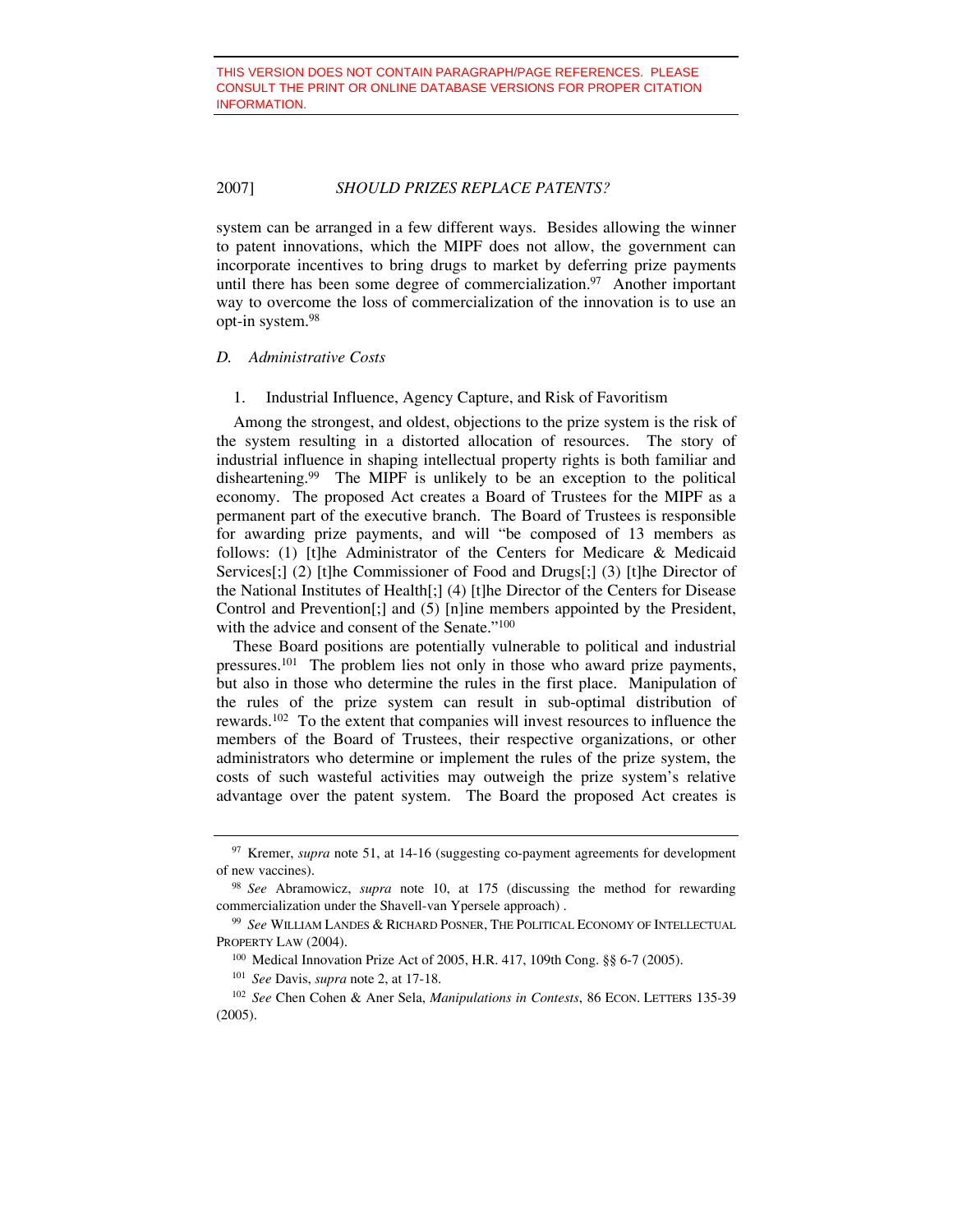potentially more susceptible to political influences compared to the more broadly diverse committees and scientist-concentrated, peer reviewed process that determines NIH allocation of funds, which itself suffers from political pressures.103

The historical examples discussed in Section I.C demonstrate that prize systems can become plagued by rent-seeking and favoritism. The patent system is not wholly without rent-seeking of its own, with private companies seeking to influence government regulation.<sup>104</sup> However, the PTO is relatively independent and lobbying for directly beneficial legislation is uncommon.105 A review of the different organizations on the proposed Board of Trustees suggests that the prize system may be more vulnerable to problems of rentseeking and favoritism than the existing patent system.

One might hope that the agencies represented on the Board of Trustees would be immune to industrial pressures, but history suggests otherwise. In 1962, the FDA began to use external scientific advice in reviewing all new and existing drugs for efficacy and safety.<sup>106</sup> Many of the members of the 18 standing FDA advisory committees on drug approvals have ties with the industry, including financial connections to drug companies.107 The FDA put into place conflict of interest policies and the requirement to disclose any financial interests. However, the disclosure of financial ties was insufficient, given that influence can come in forms other than financial interests.108 Despite conflicts of interest policies and a waiver process regulating the relationships between its members and the industry, the Food and Drug

<sup>107</sup> *See* ANGELL, *supra* note 22, at 210-11 (discussing the financial connections between interested companies and FDA committee members); Elizabeth R. Glode, *Advising Under the Influence?: Conflicts of Interest Among FDA Advisory Committee Members*, 57 FOOD & DRUG L.J. 293, 300 (2002) ("The issue of public disclosure of committee members' financial conflicts and other advisory committee information is an on-going problem with which the agency must grapple.").<br><sup>108</sup> *See id.* at 306 ("[U]sing financial interests as a measure of potential bias is only a

rough proxy—financial ties may or may not influence a committee member's views, and there is no sure way to determine whether an expert's investments or employment affect his/her [performance] as an advisor to the FDA.").

<sup>&</sup>lt;sup>103</sup> *See supra* note 80 and accompanying text.<br><sup>104</sup> *See* Abramowicz, *supra* note 10, at 209-11 (discussing the problem of rent-seeking through regulation, with studies showing that political contributions have a significant impact on legislator's votes). 105 *Id*. at 210-11.

<sup>106</sup> COMM. TO STUDY THE USE OF ADVISORY COMMS. BY THE FOOD AND DRUG ADMIN., INST. OF MED., FOOD AND DRUG ADMINISTRATION ADVISORY COMMITTEES 37 (Richard A. Rettig et al. eds., 1992) [*hereinafter* IOM REPORT].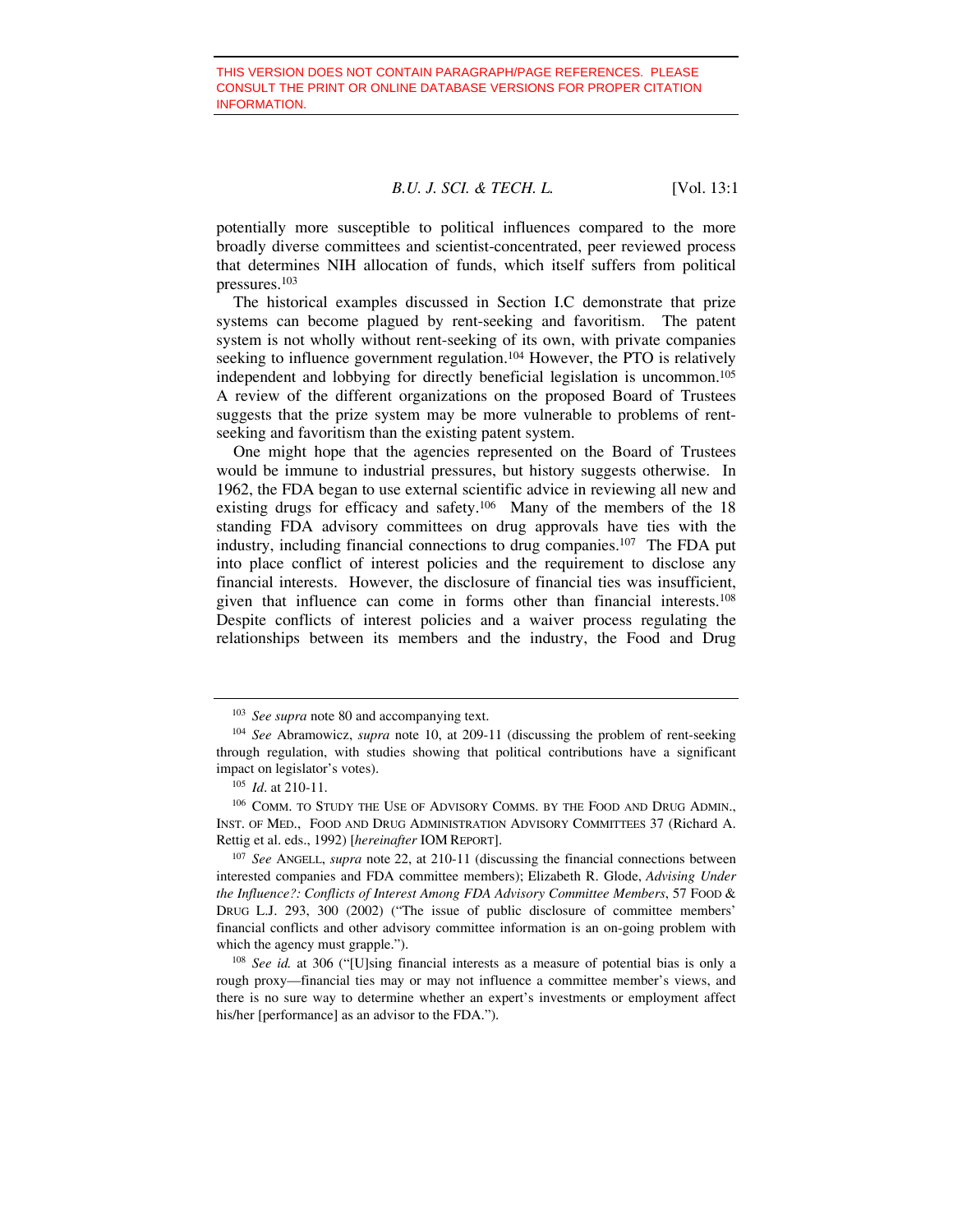Administration has suffered much criticism over their "loose standards"<sup>109</sup> toward conflicts of interest with the industry.110

One example of the power of this influence was the behind-the-scenes pressure during the nomination of the FDA commissioner in 2002. The nomination of Dr. Alastair Wood was withdrawn at the last minute. This withdrawal was reportedly due to pressures on the Bush White House by the pharmaceutical industry, which opposed Dr. Wood's support for strong regulatory action by the FDA. Senator Bill Frist explained that "[t]here was a great deal of concern that [Wood] put too much emphasis on [drug] safety."111

Instead, Dr. Mark McClellan, brother of then-White House Press Secretary Scott McClellan and a physician with views much more aligned with the pharmaceutical industry, was appointed as the new FDA commissioner.<sup>112</sup> In 2003, Dr. McClellan advocated for higher drug prices in developing countries as a solution to the disparity between drug prices in the United States and other countries.113 He also supported higher prices to cover R&D costs and directto-consumer advertising as a benefit to public health. 114 Angell describes Dr. McClellan's positions as consistent with "a speech that could have been written by PhRMA [sic]."<sup>115</sup> Dr. McClellan was later appointed to another prominent position in early 2004: the Administrator of the Centers for Medicare & Medicaid Services. Incidentally, this position is also on the Board of Trustees of MIPF.116

The Director of the National Institutes of Health (NIH) has not always represented a research institution isolated from industry pressures either. In fact, in 1995, the then-director of the NIH, Harold Varmus, actually lifted the strict restrictions on the amount that NIH senior scientists, including the director, could earn from outside work or the time that they could devote to it.117 It was not until 2005, as a result of pressure from Congress and public, that the NIH promulgated stricter regulations on ties between NIH and the industry.118 This suggests that a prize system can address political pressures by

<sup>113</sup> *Id.*

<sup>109</sup> *See id.* at 313 (quoting a Committee on Government Reform report that characterized the FDA's conflict procedures as "loose standards").

<sup>&</sup>lt;sup>110</sup> *See id.* (summarizing the conflicts of interests of FDA advisory committee members, as detailed in a report by the Committee on Government Reform).

<sup>111</sup> ANGELL, *supra* note 22, at 212.

<sup>112</sup> *Id.*

<sup>&</sup>lt;sup>114</sup> See id. at 212-13 (criticizing Dr. Mark McClellan's statements).

<sup>115</sup> *Id.* at 213.

<sup>116</sup> Medical Innovation Prize Act of 2005, H.R. 417, 109th Cong. § 7 (2005).

<sup>117</sup> *See* Robert Steinbrook, *Financial Conflicts of Interest and the NIH*, 350 NEW ENG. J. MED. 327 (2004).

<sup>118</sup> *See id.*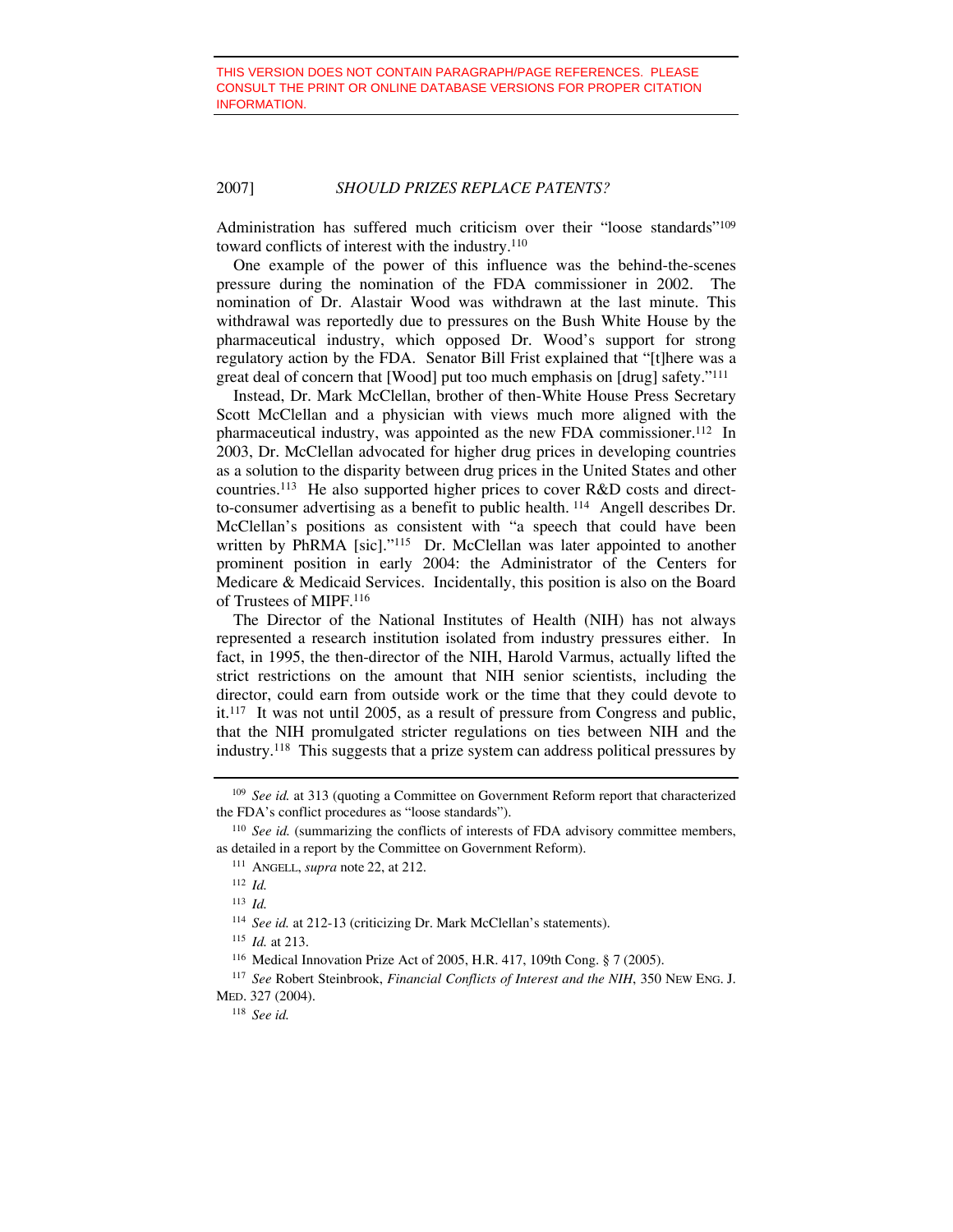borrowing from the NIH structure and shifting the responsibility of awarding prizes away from the Board itself.

The three representatives on the Board representing consumer and patient interests may offset pressures from industry imposed on other Board members. But even patient advocacy groups are not immune to industry pressures. Angell claims that some patient groups are even "fronts for drug companies" in which "[s]ome people aren't even aware that a drug company is behind their advocacy group."119 Pharmaceutical companies have, in fact, sponsored coalitions that look like grassroots efforts in education.120 One important method of checking favoritism is through complete transparency, which James Love and Tim Hubbard have emphasized as the key to ensuring fair allocation of resources in other public goods projects.121

2. Litigation Costs

In terms of other costs of administration, the prize system requires a mechanism for resolving disputes over prize payments and enforcing prize distribution. As the patent system demonstrates, when an agency distributes benefits, controversy over the distribution inevitably follows. Section 12 of the proposed Act addresses such problems during the transitional period, where parties can "determine equitable division of any prize payments" through an arbitration procedure established by the Board.122. However, the proposed Act remains silent on the issue of other adjudicatory processes for prize payments. It is unclear whether the prize system will generate more disputes and other socially wasteful activities than the current patent system.<sup>123</sup>

Whether the prize calculation is a formulaic method or a more open decision-making process, the problem is that "[r]easonable people might disagree about how large a prize an applicant should receive."124 In defining the scope of allowable litigation, the Board will have to decide whether the benefits of litigation, including ensuring a more accurate distribution of prizes or allowing due process for applicants, outweighs the social costs to the executive and judicial branches. The relative costs of the prize system and the patent system in resolving disputes remains unknown.

<sup>119</sup> ANGELL, *supra* note 22, at 151-52.

<sup>&</sup>lt;sup>120</sup> *See id.* at 152 (describing examples of hepatitis C coalitions and education efforts sponsored by pharmaceutical companies).

<sup>121</sup> *See* Love & Hubbard, *supra* note 15.

<sup>122</sup> Medical Innovation Prize Act of 2005, H.R. 417, 109th Cong. § 12 (2005).

<sup>123</sup> *See* Abramowicz, *supra* note 10, at 210 (noting that the costs of rent-seeking activity associated with a prize system "might outweigh the benefits of a prize system relative to a patent system."). 124 *Id.* at 207.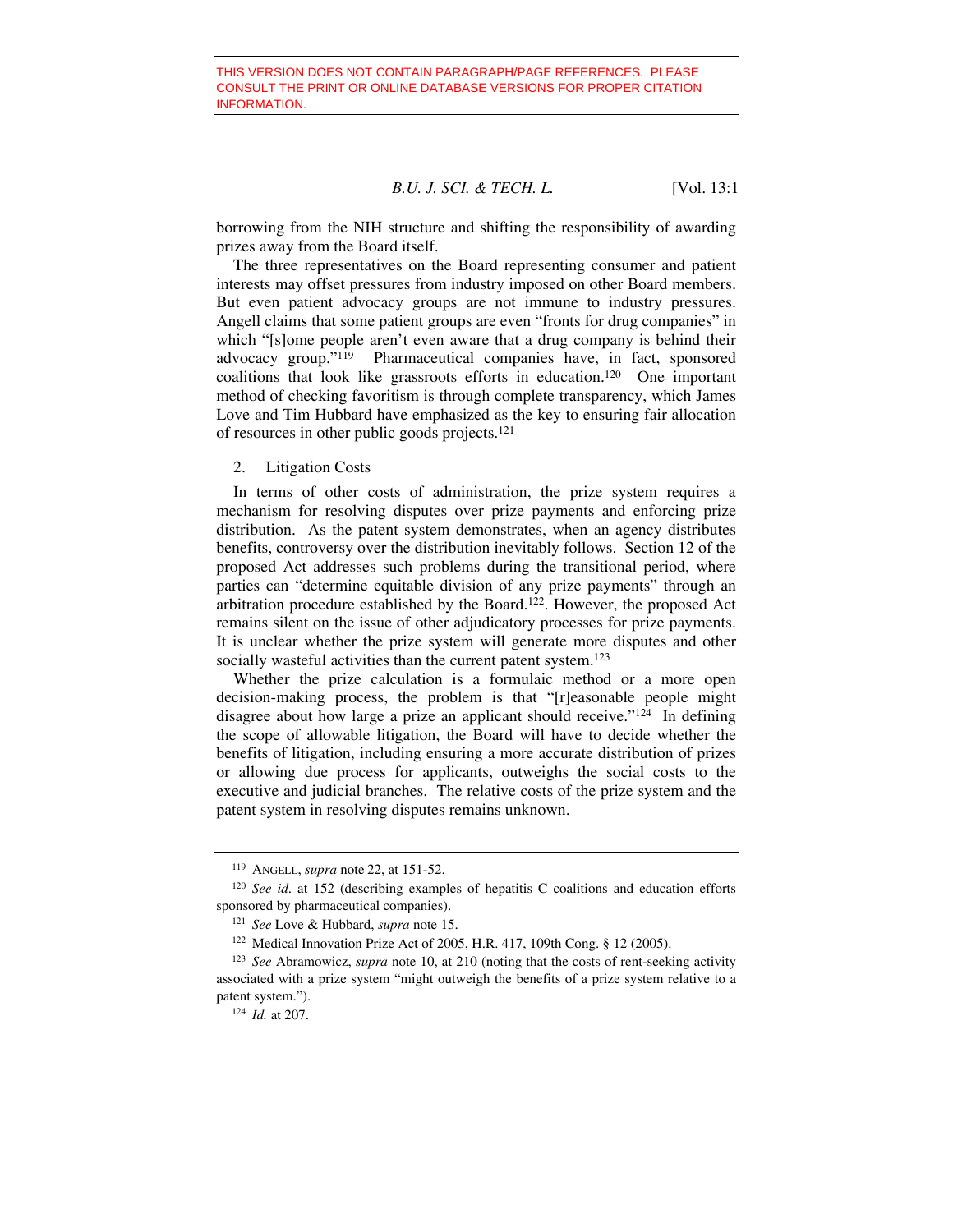#### III. A MORE MODEST PROPOSAL

The MIPF may be riddled with these specific costs of a prize system, but one should not lose sight of the much larger problem that the MIPF, as a mandatory system, is "both politically impossible to implement and quite risky given the unproven empirics of any prize proposal."125 However, despite the costs, some form of a prize system may still be more desirable than a patent system. As the previous discussion suggests, the MIPF has room for improvement and can borrow from other prize proposals. In light of the uncertainties and vulnerabilities, I suggest that a more modest prize system one that is optional<sup>126</sup> and focuses on a particular gaps left unaddressed by current private sector or NIH funding.127

Narrowing the prize system to a particular area of medicine will allow the rules for a particular set of diseases or medicines to be worked out. Such narrowing will further allow the government to estimate the expected costs of prize systems before enlarging the scope of the program. For example, the World Health Organization and the World Bank have suggested prizes for developing vaccines, with criteria that are tailored to vaccines. Masters also proposes an optional prize system for the agricultural industry to supplement patent systems in developing countries.128 But even these narrow proposals will struggle from familiar design issues including: how to determine whether a vaccine deserves a prize; how to make sure a prize is not given prematurely in a way that would discourage other higher-quality vaccines; how to ensure that prizes are actually awarded; and how to handle disputes about awards.<sup>129</sup> Despite potential difficulties, a narrowly tailored program will serve as a valuable opportunity to evaluate the effectiveness and efficiency of a prize system.

The prize system is among several different approaches to supplementing patents, including "procurement contracts, publicly funded university research grants, subsidies to firms that conduct R&D, [and] tax deductions for certain R&D investments...." $^{130}$  The government can also address access to medicines and the problem of neglected diseases through neglected disease

<sup>125</sup> Abramowicz, *supra* note 10, at 123.

<sup>126</sup> To avoid problems discussed in Section II.A, the prize system would be an irrevocable, opt-in prize system. 127 *See* Schecter, *supra* note 79.

<sup>128</sup> *See* Masters, *supra* note 58 at 71 (proposing "a way to complement intellectual property rights (IPRs) and public investment with a [prize system], designed particularly to promote innovation [in agriculture] in the lowest-income regions such as Sub-Saharan Africa"). 129 *See* Kremer, *supra* note 51.

<sup>130</sup> Davis, *supra* note 87, at 409.